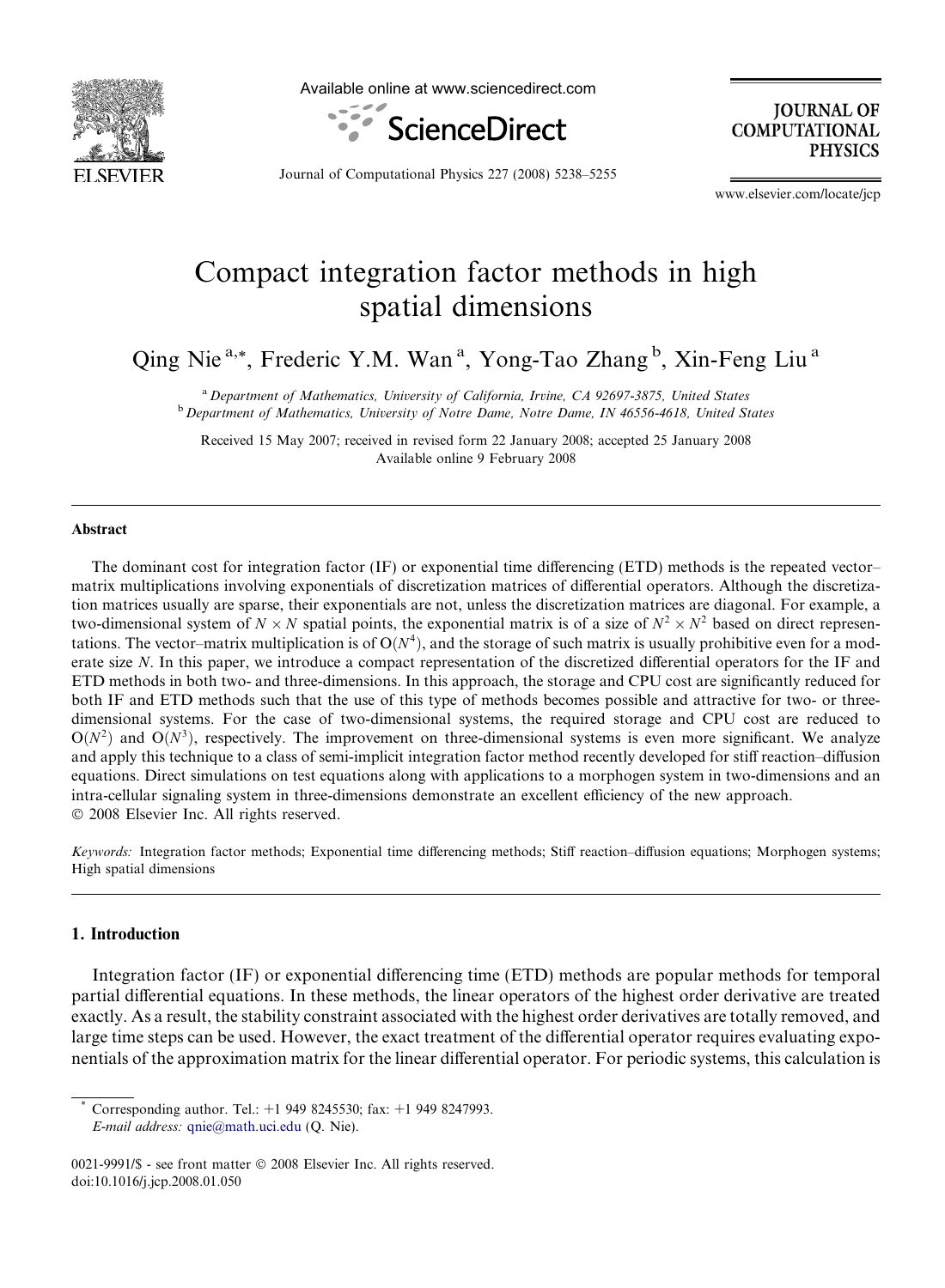<span id="page-1-0"></span>cheap both in CPU and storage because the approximation matrix can be diagonalized in the Fourier space [\[1–](#page-16-0) [7\].](#page-16-0) For non-periodic systems, in which the approximation matrices are not diagonal, storage and calculation of exponentials of the matrices are significantly more expensive. In two or three spatial dimensions, this computational cost becomes prohibitive for any practical use, consequently neither IF nor ETD methods have been used for non-periodic systems.

To illustrate this, we apply the IF or ETD methods to reaction diffusion equations of this form:

$$
\frac{\partial \mathbf{u}}{\partial t} = D\Delta \mathbf{u} + \mathbf{F}(\mathbf{u}),\tag{1}
$$

where  $u \in \mathbb{R}^m$  represent a group of physical or biological species,  $D \in \mathbb{R}^{m \times m}$  is the diffusion constant matrix,  $\Delta u$ is the Laplacian associated with the diffusion of the species  $\bf{u}$ , and  $\bf{F}(\bf{u})$  describes the chemical or biological reactions. The first step of constructing the IF or ETD schemes is to reduce the (1) to a system of ODEs using method of lines:

$$
u_t = \mathcal{C}u + \mathcal{F}(u),\tag{2}
$$

where Cu is assumed to be a finite difference approximation of the differential operator  $D\Delta$ u. Let n denote the total number of spatial grid points (the sum of the points in every dimension of  $R^m$ ) for the approximation of the Laplacian  $\Delta u$ , then  $u(t) \in R^{n \times m}$  and C representing a spatial discretization of the diffusion is a block matrix with each block of a size  $n \times n$ . In a one-dimensional system with one diffusion, C is a tri-diagonal matrix for a second order central difference approximation on the diffusion.

The next step of the construction is to multiply (2) by  $e^{Ct}$  and to integrate it in time. Different approximation of the integral involving nonlinear term  $\mathcal{F}(u)$  results in either the integration factor (IF) method or the exponential time differencing (ETD) method [\[8\]](#page-16-0). For example, the second order integration factor Adams–Bashforth method (IFAB2 [\[9\]](#page-16-0)) has the form

$$
u_{k+1} = e^{C\Delta t}u_k + \Delta t \left(\frac{3}{2}e^{C\Delta t}\mathcal{F}(u_k) - \frac{1}{2}e^{2C\Delta t}\mathcal{F}(u_{k-1})\right);
$$
\n(3)

and the second order ETD method [\[2,9\]](#page-16-0) has a form:

$$
u_{k+1} = e^{C\Delta t}u_k + \frac{1}{\Delta t}C^{-2}\{[(I + \Delta tC)e^{C\Delta t} - I - 2\Delta tC]\mathcal{F}(u_k) - [e^{C\Delta t} - I - \Delta tC]\mathcal{F}(u_{k-1})\}.
$$
\n(4)

In (3) and (4),  $e^{C\Delta t}$  is a matrix of size  $n \times n$  for a system with only one diffusive species, and  $u_k$  is the approximate solution at the kth time step. The computational cost for updating  $u_{k+1}$  at one time step is of order of  $n^2$ due to the three vector–matrix multiplications associated with  $e^{C\Delta t}$  and  $e^{2C\Delta t}$  in (3). During the temporal updating, these two matrices remain the same for a fixed  $\Delta t$ , and they only need to be evaluated once initially from C and be stored. All IF or ETD methods require storage of these types of exponential matrices because re-calculating them at each time step is not efficient.

For a system in one spatial dimension, the size of  $e^{C\Delta t}$  usually can be handled [\[9,5,8\]](#page-16-0). In two or three spatial dimensions, corresponding to a large *n*, the required storage of  $e^{C\Delta t}$  may become prohibitive if the one-dimensional approach [\[9,5,8\]](#page-16-0) is directly applied to the higher dimensional system. For instance, in a three-dimensional system with a moderate number of spatial grid points such as  $40 \times 40 \times 40$ , it yields  $n = 6.4 \times 10^4$ . The required storage is  $O(n^2) = O(10^9)$ ; that is not manageable for a typical machine. This bottle-neck limits application of IF and ETD methods for non-periodic systems in two or three spatial dimensions.

In this paper, we reduce the required storage by introducing a compact representation for the matrix approximating the differential operator. The new compact form, in the case of equal spacing in each spatial direction (for simplicity of illustration), involves storage only proportional to the number of unknowns, i.e., the dimension of  $u$ , unlike the non-compact approach, which is proportional to the square of the unknowns. For example, in a two-dimensional system of  $N \times N$  grid points, the unknown values of u at the grid points are stored as a  $N \times N$  matrix analogous to its natural spatial partition [\[10\]](#page-16-0). As a result, the exponential of the discretized Laplacians in ETD and IF methods is  $N \times N$ . The new approach needs only  $O(N^2)$  storage and  $O(N^3)$  operations, compared to the  $O(N^4)$  storage requirement and an  $O(N^4)$  operation count in the non-compact approach. In three-dimensions, the improvement for the new approach is even more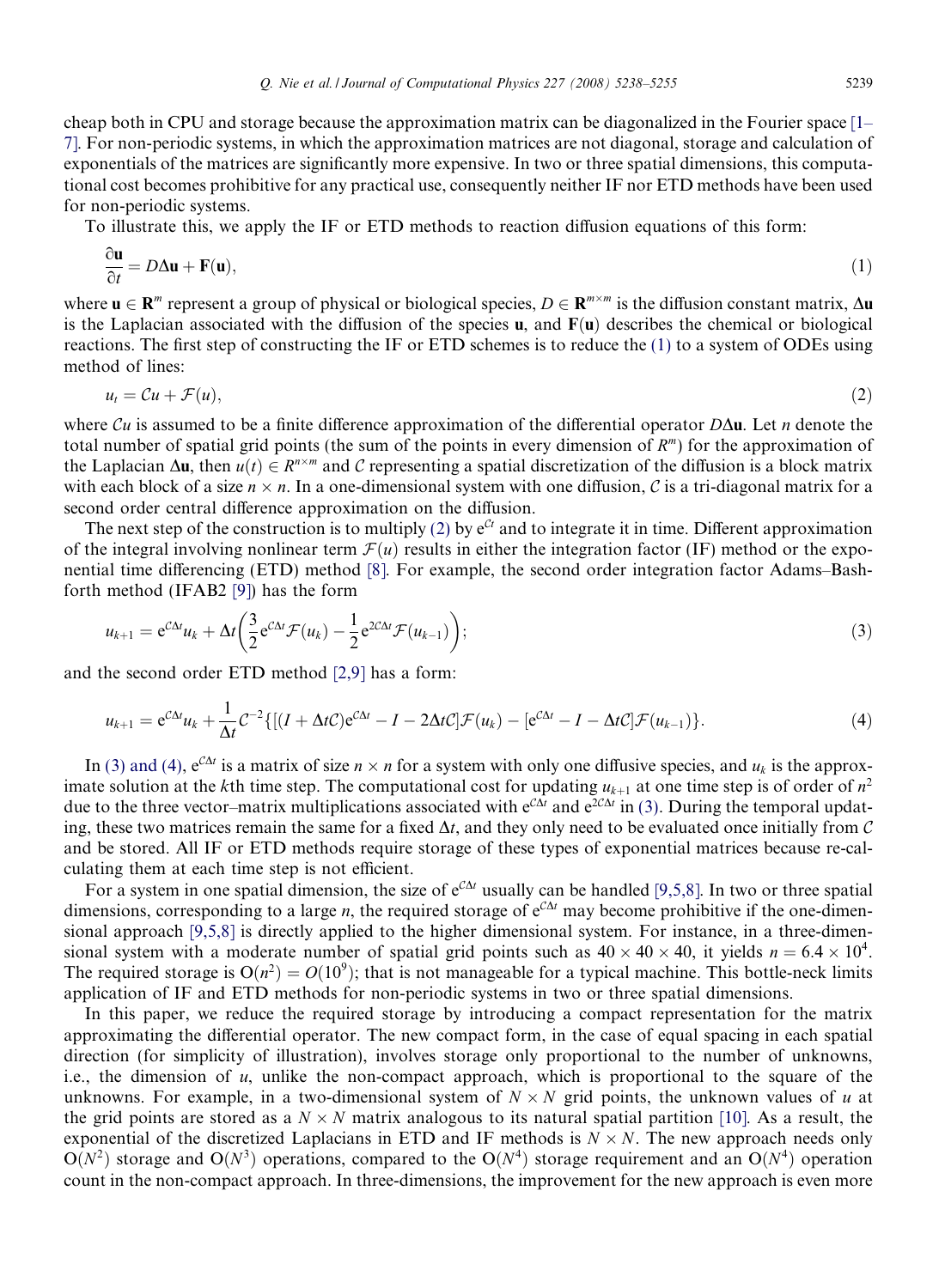<span id="page-2-0"></span>significant. For a system with  $N \times N \times N$  grid points, the new approach needs  $O(N^3)$  storage and  $O(N^4)$  operations, compared to  $O(N^6)$  storage and  $O(N^6)$  operations using the non-compact representation.

The compact representation can be easily used in IF and ETD methods without altering the stability properties of these methods. Their implementations are straightforward, and the number of grid points in each spatial direction does not need to be the same. The new technique is tested for simple linear systems as well as nonlinear systems arising from biological applications in both two- and three-dimensions, using a class of semi-implicit integration factor (IIF) method developed recently for systems with stiff reactions [\[8\].](#page-16-0)

In Section 2, we derive the semi-implicit integration factor methods using the compact representation, along with a stability analysis. This is done for both two- and three-dimensions. In Section [3](#page-10-0), we test the new methods on linear systems and a couple of nonlinear models in cell and developmental biology.

#### 2. Compact implicit integration factor (cIIF) in high spatial dimensions

#### 2.1. Two-dimensions

To distinguish the new compact implicit integration factor method from the standard IIF, we denote it as cIIF. In this section, we illustrate the new method by applying the IIF method with the new compact representation to a two-dimensional reaction–diffusion equation with periodic boundary conditions in the  $x$  direction and Neumann boundary conditions in the  $y$  direction:

$$
\begin{cases} \frac{\partial \mathbf{u}}{\partial t} = D\left(\frac{\partial^2 \mathbf{u}}{\partial x^2} + \frac{\partial^2 \mathbf{u}}{\partial y^2}\right) + \mathbf{F}(\mathbf{u}), \quad (x, y) \in \Omega = \{a < x < b, c < y < d\};\\ \frac{\partial u}{\partial x}(a, y, t) = \frac{\partial u}{\partial x}(b, y, t) = 0;\\ u(x, c, t) = u(x, d, t), \quad \frac{\partial u}{\partial y}(x, c, t) = \frac{\partial u}{\partial y}(x, d, t). \end{cases} \tag{5}
$$

We first discretize the spatial domain by a rectangular mesh:  $(x_i, y_j) = (a + i \times h_x, c + j \times h_y)$  where  $h_x = (b-a)/(N_x + 1)$ ,  $h_y = (d-c)/(N_y + 1)$  and  $0 \le i \le N_x + 1$  and  $0 \le j \le N_y + 1$ . Using the second order central difference discretization on the diffusion, we obtain a system of nonlinear ODEs

$$
\frac{du_{i,j}}{dt} = D\left(\frac{u_{i+1,j} - 2u_{i,j} + u_{i-1,j}}{h_x^2} + \frac{u_{i,j+1} - 2u_{i,j} + u_{i,j-1}}{h_y^2}\right) + \mathbf{F}(u_{i,j}).
$$
\n(6)

Next we define three matrices U, A and B by

$$
\mathbf{U} = \begin{pmatrix} u_{1,1} & u_{1,2} & \cdots & u_{1,N_y} & u_{1,N_y+1} \\ u_{2,1} & u_{2,2} & \cdots & u_{2,N_y} & u_{2,N_y+1} \\ \vdots & \vdots & \vdots & \vdots & \vdots \\ u_{N_x,1} & u_{N_x,2} & \cdots & u_{N_x,N_y} & u_{N_x,N_y+1} \end{pmatrix}_{N_x \times (N_y+1)}, \qquad (7)
$$
  

$$
\mathbf{A} = \frac{D}{h_x^2} \times \begin{pmatrix} -\frac{2}{3} & \frac{2}{3} & & & \\ 1 & -2 & 1 & & & \\ & 1 & -2 & 1 & & \\ & & \ddots & \ddots & \ddots & & \\ & & & 1 & -2 & 1 \\ & & & & \frac{2}{3} & -\frac{2}{3} \end{pmatrix}_{N_x \times N_x}, \qquad (8)
$$

and

$$
\mathbf{B} = \frac{D}{h_y^2} \times \begin{pmatrix} -2 & 1 & 0 & 0 & \cdots & 1 \\ 1 & -2 & 1 & 0 & \cdots & 0 \\ 0 & 1 & -2 & 1 & \cdots & 0 \\ & & \ddots & \ddots & \ddots & \ddots \\ 0 & 0 & \cdots & 1 & -2 & 1 \\ 1 & 0 & \cdots & 0 & 1 & -2 \end{pmatrix}_{(N_y+1)\times(N_y+1)}
$$
(9)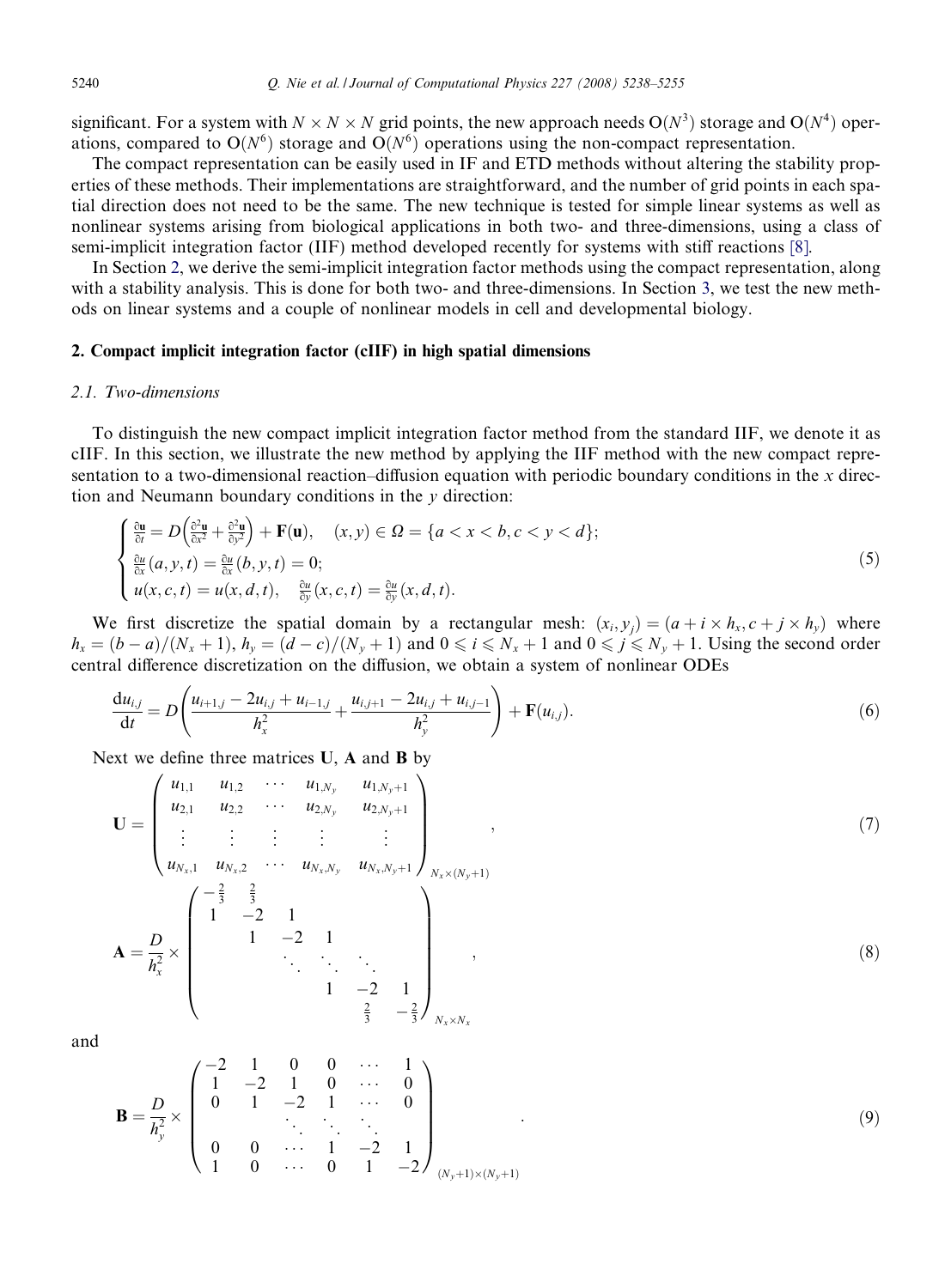<span id="page-3-0"></span>In terms of these three matrices, the semi-discretized form [\(6\)](#page-2-0) becomes

$$
\frac{dU}{dt} = AU + UB + \mathcal{F}(U). \tag{10}
$$

This formulation is based on a compact representation previously developed for solving a two-dimensional Poisson's equation and other related separable equations [\[10\].](#page-16-0)

To apply the integration factor technique to the compact discretization form  $(10)$ , we multiply  $(10)$  by exponential matrix  $e^{-At}$  from the left, and  $e^{-Bt}$  from the right to obtain

$$
\frac{\mathrm{d}(\mathrm{e}^{-\mathbf{A}t}\mathbf{U}\mathrm{e}^{-\mathbf{B}t})}{\mathrm{d}t} = \mathrm{e}^{-\mathbf{A}t}\mathcal{F}(\mathbf{U})\mathrm{e}^{-\mathbf{B}t}.\tag{11}
$$

Integration of (11) over one time step from  $t_n$  to  $t_{n+1} \equiv t_n + \Delta t$ , where  $\Delta t$  is the time step, leads to

$$
\mathbf{U}_{n+1} = e^{\mathbf{A}\Delta t}\mathbf{U}_n e^{\mathbf{B}\Delta t} + e^{\mathbf{A}\Delta t} \left( \int_0^{\Delta t} e^{-\mathbf{A}\tau} \mathcal{F}(\mathbf{U}(t_n + \tau)) e^{-\mathbf{B}\tau} d\tau \right) e^{\mathbf{B}\Delta t}.
$$
 (12)

To construct a scheme of rth order truncation error, we approximate the integrand in (12),

$$
\mathcal{G}(\tau) \equiv e^{-A\tau} \mathcal{F}(\mathbf{U}(t_n + \tau)) e^{-B\tau}, \tag{13}
$$

using a  $(r-1)$ th order Lagrange polynomial at a set of interpolation points  $t_{n+1}, t_n, \ldots, t_{n+2-r}$ :

$$
\mathcal{P}(\tau) \equiv \sum_{j=-1}^{r-2} e^{j\mathbf{A}\Delta t} \mathcal{F}(\mathbf{U}_{n-j}) e^{j\mathbf{B}\Delta t} p_j(\tau), \quad 0 \leq \tau \leq \Delta t,
$$
\n(14)

where

$$
p_j(\tau) = \prod_{\substack{k=-1\\k \neq j}}^{r-2} \frac{\tau + k\Delta t}{(k-j)\Delta t}.
$$
\n(15)

The specific form of the polynomial (15) at low orders is listed in Table 1. In terms of  $\mathcal{P}(\tau)$ , (12) takes the form,

$$
\mathbf{U}_{n+1} = e^{\mathbf{A}\Delta t}\mathbf{U}_n e^{\mathbf{B}\Delta t} + e^{\mathbf{A}\Delta t} \left(\int_0^{\Delta t} \mathcal{P}(\tau) d\tau\right) e^{\mathbf{B}\Delta t}.\tag{16}
$$

So the new r-th order implicit schemes are

$$
\mathbf{U}_{n+1} = \mathbf{e}^{\mathbf{A}\Delta t}\mathbf{U}_n\mathbf{e}^{\mathbf{B}\Delta t} + \Delta t \left(\alpha_1 \mathcal{F}(U_{n+1}) + \sum_{j=0}^{r-2} \alpha_{-j} \mathbf{e}^{(j+1)\mathbf{A}\Delta t} \mathcal{F}(\mathbf{U}_{n-j})\mathbf{e}^{(j+1)\mathbf{B}\Delta t}\right),\tag{17}
$$

where  $\alpha_1, \alpha_0, \alpha_{-1}, \cdots, \alpha_{-r+2}$  are coefficients calculated from the integrals of the polynomial in  $\mathcal{P}(\tau)$ ,

$$
\alpha_{-j} = \frac{1}{\Delta t} \int_0^{\Delta t} \prod_{\substack{k=-1\\k \neq j}}^{r-2} \frac{\tau + k\Delta t}{(k-j)\Delta t} d\tau, \quad -1 \leqslant j \leqslant r-2.
$$
\n(18)

In [Table 2,](#page-4-0) the value of coefficients,  $\alpha_{-i}$ , for schemes of order up to four are listed.

Table 1 A list of polynomials defined in (15) that correspond to the second, third and fourth order methods

| Order          |                              |                                                  |                                                                 |
|----------------|------------------------------|--------------------------------------------------|-----------------------------------------------------------------|
| $p_{-1}(\tau)$ | $\tau/\Delta t$              | $\tau(\tau + \Delta t)/(2\Delta t^2)$            | $\tau(\tau + \Delta t)(\tau + 2\Delta t)/(6\Delta t^3)$         |
| $p_0(\tau)$    | $(\Delta t - \tau)/\Delta t$ | $-(\tau + \Delta t)(\tau - \Delta t)/\Delta t^2$ | $-(\tau-\Delta t)(\tau+\Delta t)(\tau+2\Delta t)/(2\Delta t^3)$ |
| $p_1(\tau)$    |                              | $\tau(\tau - \Delta t)/(2\Delta t^2)$            | $(\tau - \Delta t)\tau(\tau + 2\Delta t)/(2\Delta t^3)$         |
| $p_2(\tau)$    |                              |                                                  | $-(\tau-\Delta t)\tau(\tau+\Delta t)/(6\Delta t^3)$             |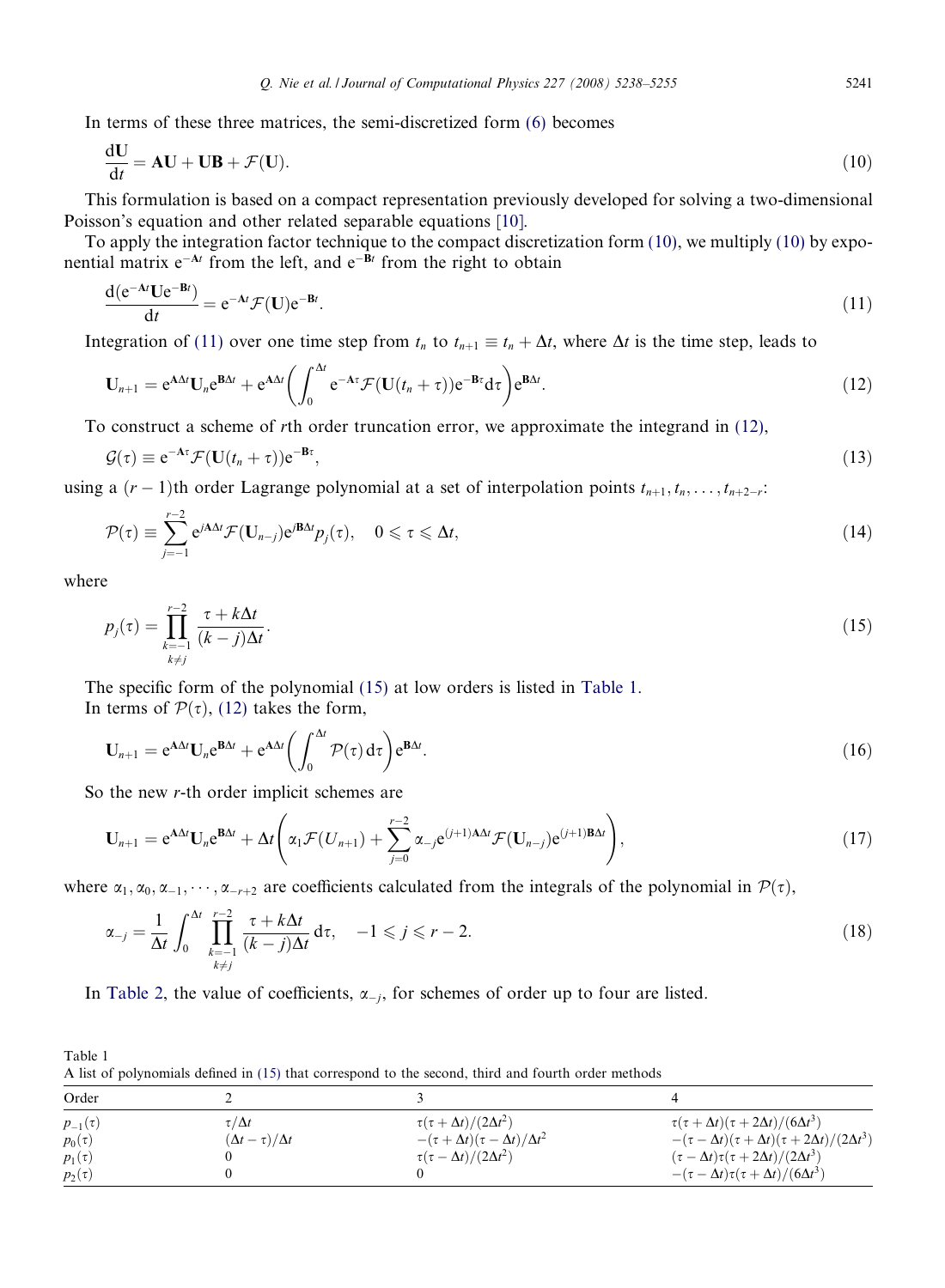| Order | $\sim$ | $\alpha_0$ | $\alpha$ | $\alpha_{-2}$ |
|-------|--------|------------|----------|---------------|
|       |        |            |          |               |
|       |        |            |          |               |
|       |        |            |          |               |
|       |        |            |          |               |

<span id="page-4-0"></span>Table 2 Coefficients for cIIF schemes with localized nonlinear systems

In particular, the second order approximation of  $\int_0^{\Delta t} \mathcal{G}(\tau) d\tau$ 

$$
\int_0^{\Delta t} \mathcal{G}(\tau) d\tau \approx \frac{\mathcal{F}(\mathbf{U}_n) + e^{-A\Delta t} \mathcal{F}(\mathbf{U}_{n+1}) e^{-B\Delta t}}{2} \Delta t \tag{19}
$$

leads to the second order IIF scheme (cIIF2)

$$
\mathbf{U}_{n+1} = e^{A\Delta t} \left( \mathbf{U}_n + \frac{\Delta t}{2} \mathcal{F}(\mathbf{U}_n) \right) e^{B\Delta t} + \frac{\Delta t}{2} \mathcal{F}(\mathbf{U}_{n+1}).
$$
\n(20)

Like the one-dimensional form [\[8\],](#page-16-0) the nonlinear reaction term at  $t_{n+1}$  in (20) is decoupled from the diffusion terms. As a result, only a local nonlinear system needs to be solved at each spatial grid point. The two matrices  $e^{AAt}$  and  $e^{BAt}$  are  $N_x \times N_x$  and  $(N_y + 1) \times (N_y + 1)$ , respectively. Both are orders of magnitude smaller than the size of the matrix,  $N_x(N_y + 1) \times N_x(N_y + 1)$ , in the non-compact representation. As to be demonstrated in direct numerical simulations in Section [3,](#page-10-0) this saving in storage is critical for carrying out simulations with even moderate numbers of spatial grid points. Also, the new approach requires fewer operations. In the non-compact approach, a matrix–vector multiplication with operations of the order of  $N_x^2(N_y+1)^2$  dominates the computational cost at each time step. In the new approach, the corresponding calculations are two matrix– matrix operations of an order of  $N_x(N_y + 1)^2 + N_x^2(N_y + 1)$ , which is significantly smaller. Also, because of the smaller size of those matrices, the initial calculations of the exponentials of those matrices become cheaper as well. Therefore, the new method is advantageous in both CPU time and memory savings.

Remark 1. The compact explicit IF (cIF) can be derived in a similar way. For example, the compact form of the IFAB2 [\(3\)](#page-1-0) takes the form:

$$
\mathbf{U}_{n+1} = e^{A\Delta t} \mathbf{U}_n e^{B\Delta t} + \Delta t \left( \frac{3}{2} e^{A\Delta t} \mathcal{F}(\mathbf{U}_n) e^{B\Delta t} - \frac{1}{2} e^{2A\Delta t} \mathcal{F}(\mathbf{U}_{n-1}) e^{2B\Delta t} \right).
$$
\n(21)

Remark 2. The compact semi-discretization system [\(10\)](#page-3-0) can also be used for other types of methods, such as the ETD methods. In the derivation of ETD schemes based on a non-compact representation, only the  $\mathcal F$  in the integrand (an integral similar to the one in [\(12\)\)](#page-3-0) is approximated by an interpolation polynomial, with the exponential function unchanged in the integrand; then a direct integration of the approximate integrand leads to the ETD methods [\[8\].](#page-16-0)

For a compact system with [\(12\),](#page-3-0) one needs to evaluate

$$
\int_0^{\Delta t} e^{-A\tau} P(\tau) e^{-B\tau} d\tau \tag{22}
$$

where  $P(\tau)$  is a polynomial matrix, and matrices **A**, **B** have dimensions  $N_x \times N_x$ ,  $N_y \times N_y$ , respectively. After assuming that

$$
P(\tau) = \sum_{p} \mathbf{C}^{(p)} \tau^{p}, \tag{23}
$$

(22) takes the form of

$$
\sum_{p} \int_{0}^{\Delta t} e^{-A\tau} \mathbf{C}^{(p)} \tau^{p} e^{-\mathbf{B}\tau} d\tau.
$$
 (24)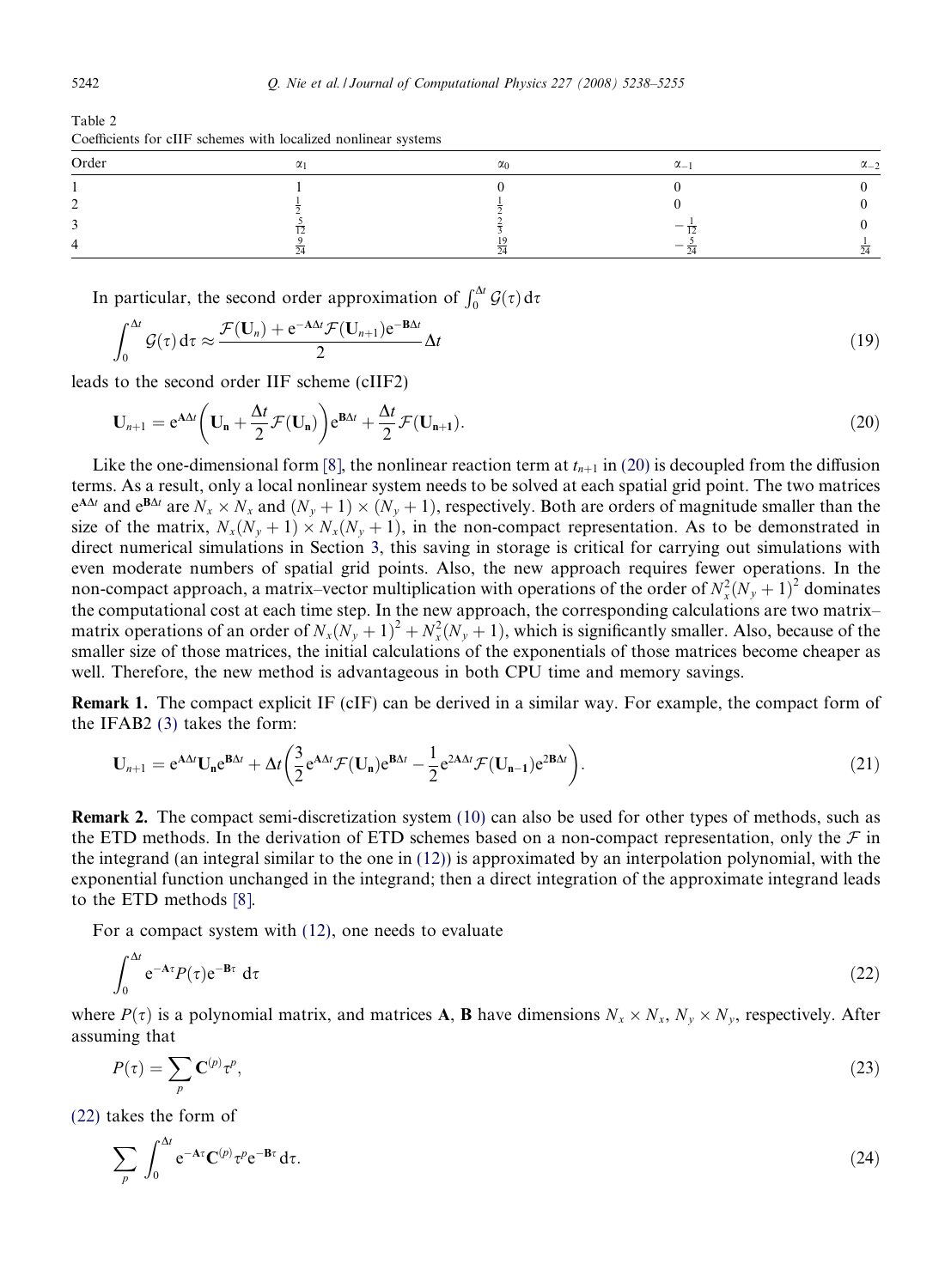If the matrices **A**,  $C^{(p)}$ , and **B** commute with each other, [\(24\)](#page-4-0) can be simplified as

$$
\sum_{p} \mathbf{C}^{(p)} \int_{0}^{\Delta t} e^{-(\mathbf{A} + \mathbf{B})\tau} \tau^{p} d\tau.
$$
 (25)

The integral in (25) can be integrated explicitly through integration by parts, and the matrices  $\mathbf{C}^{(p)}$  and  $\int_0^{\Delta t} e^{-(\mathbf{A}+\mathbf{B})\tau} \tau^p d\tau$  have the same dimension  $N = N_x = N_y$ . The total operation of evaluating ( to the matrix–matrix multiplication in (25).The overall computational cost is similar to the cIIF methods discussed above.

If matrices A,  $\mathbf{C}^{(p)}$ , and **B** do not commute, one may need to consider the eigenspace of matrices A and **B** in order to evaluate [\(22\)](#page-4-0) explicitly [\[11,12\]](#page-16-0). Assuming an eigenvalue decomposition  $A = V \text{diag}(a_1, \ldots, a_{N_x}) V^{-1}$ and  $\mathbf{B} = W \text{diag}(b_1, \ldots, b_N) W^{-1}$ , then the  $(i, n)$ th element of matrix [\(24\)](#page-4-0) is

$$
\sum_{p} \sum_{j,k=1}^{N_x} \sum_{l,m=1}^{N_y} f_{jm} V_{ij} V_{jk}^{-1} C_{kl}^{(p)} W_{lm} W_{mn}^{-1}, \qquad (26)
$$

where  $f_{jm} \equiv \int_0^{\Delta t} e^{-(a_j+b_m)\tau} \tau^p d\tau$  can be evaluated recursively through integration by parts. The operation count of (26) is  $O(N_x^2 N_y^2)$ , and it leads to an operation count of  $O(N_x^3 N_y^3)$  for generating the whole matrix [\(24\).](#page-4-0) The cost associated with such an approach is even more expensive than the non-compact approach.

To obtain the ETD type methods that do not require any commutativity properties on the matrices A and B, and have the same order of operation count as that of the cIIF schemes, one may leave only one of the exponential functions unchanged and apply the polynomial approximation to the rest of the integrand in [\(12\)](#page-3-0). To illustrate this approach, we first approximate the integrand

$$
\mathcal{G}(\tau) \equiv \mathcal{F}(\mathbf{U}(t_n + \tau))\mathbf{e}^{-\mathbf{B}\tau},\tag{27}
$$

using a r – 1th order Lagrange polynomial at a set of interpolation points  $t_{n+1}, t_n, \ldots, t_{n+2-r}$ :

$$
\mathcal{P}(\tau) \equiv \sum_{j=-1}^{r-2} \mathcal{F}(\mathbf{U}_{n-j}) e^{j\mathbf{B}\Delta t} \prod_{\substack{k=-1\\k\neq j}}^{r-2} \frac{\tau + k\Delta t}{(k-j)\Delta t}.
$$
\n(28)

Then [\(12\)](#page-3-0) becomes

$$
\mathbf{U}_{n+1} = e^{\mathbf{A}\Delta t}\mathbf{U}_n e^{\mathbf{B}\Delta t} + e^{\mathbf{A}\Delta t} \left( \int_0^{\Delta t} e^{-\mathbf{A}\tau} \mathcal{P}(\tau) d\tau \right) e^{\mathbf{B}\Delta t}.
$$
 (29)

A first order implicit approximation to  $\mathcal{G}(\tau)$  of the form

$$
\mathcal{P}(\tau) = \mathcal{F}(\mathbf{U}_{n+1})e^{-B\Delta t}, \quad 0 \leq \tau \leq \Delta t,\tag{30}
$$

leads to a first order implicit scheme

$$
\mathbf{U}_{n+1} = e^{A\Delta t} \mathbf{U}_n e^{B\Delta t} + A^{-1} (e^{A\Delta t} - I) \mathcal{F}(\mathbf{U}_{n+1}).
$$
\n(31)

A second order implicit approximation to  $G(\tau)$ ,

$$
\mathcal{P}(\tau) = \frac{1}{\Delta t} \left[ \mathcal{F}(\mathbf{U}_n) (\Delta t - \tau) + \mathcal{F}(\mathbf{U}_{n+1}) e^{-\mathbf{B} \Delta t} \tau \right], \quad 0 \leq \tau \leq \Delta t,
$$
\n(32)

leads to a second order implicit scheme

$$
\mathbf{U}_{n+1} = e^{\mathbf{A}\Delta t}\mathbf{U}_n e^{\mathbf{B}\Delta t} + \frac{1}{\Delta t} \left\{ \left[ \mathbf{A}^{-2} (I - e^{\mathbf{A}\Delta t}) + \Delta t \mathbf{A}^{-1} e^{\mathbf{A}\Delta t} \right] \mathcal{F}(\mathbf{U}_n) e^{\mathbf{B}\Delta t} + \left[ \mathbf{A}^{-2} (e^{\mathbf{A}\Delta t} - I) - \Delta t \mathbf{A}^{-1} \right] \mathcal{F}(\mathbf{U}_{n+1}) \right\}.
$$
 (33)

Like the implicit ETD methods based on the non-compact representation, the nonlinear function of  $U_{n+1}$  in the compact implicit ETD (33) is also multiplied by terms involving the approximated differential operators and their exponentials. This non-local coupling makes the implicit ETD method inefficient. In contrast, in IIF [\[8\]](#page-16-0) and cIIF,the diffusion term and nonlinear reaction term are decoupled. This makes IIF more desirable.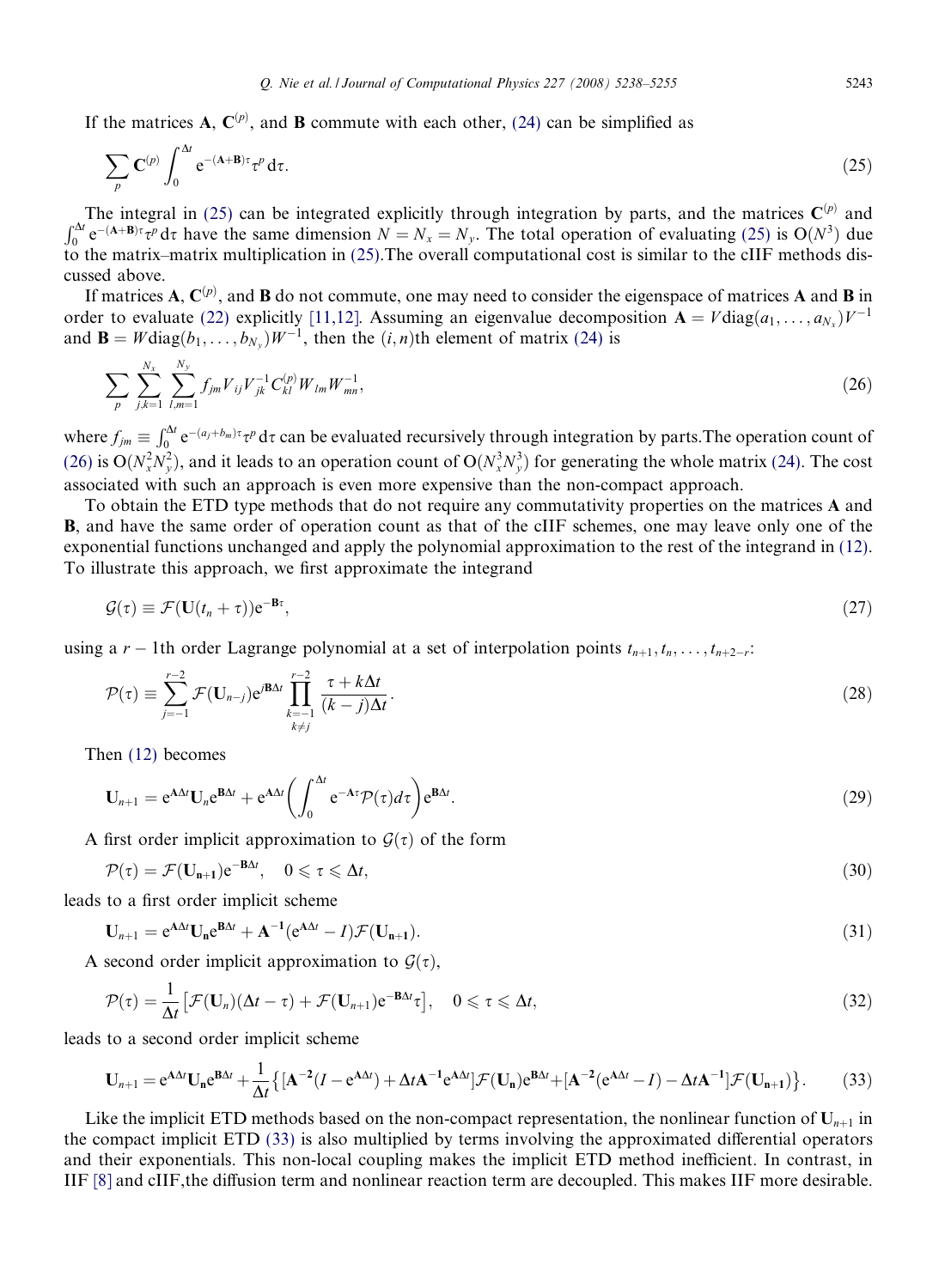The compact explicit ETD (cETD) methods can be derived similarly. For example, the compact form of the second order ETD method [\(4\)](#page-1-0) becomes

$$
\mathbf{U}_{n+1} = e^{\mathbf{A}\Delta t}\mathbf{U}_{n}e^{\mathbf{B}\Delta t} + \frac{1}{\Delta t}\mathbf{A}^{-2}\big\{[(I + \Delta tA)e^{\mathbf{A}\Delta t} - I - 2\Delta tA]\mathcal{F}(\mathbf{U}_{n})e^{\mathbf{B}\Delta t} - [e^{\mathbf{A}\Delta t} - I - \Delta tA]\mathcal{F}(\mathbf{U}_{n-1})e^{\mathbf{2B}\Delta t}\big\}.
$$
 (34)

## 2.2. Stability analysis of cIIF methods

The linear stability of the high-dimensional cIIF methods can be analyzed by an approach similar to that for the one-dimensional system [\[2,13,8\]](#page-16-0). We test the linear stability on the the following linear equation

$$
u_t = -q_1 u - q_2 u + du \quad \text{with } q_1, q_2 > 0,
$$
\n<sup>(35)</sup>

where  $q_1$  and  $q_2$  represent diffusions in the x and y directions, respectively. The boundaries of the stability region, a family of curves for different values of  $(q_1 + q_2)\Delta t$ , based on the test problem (35) are presented for the second and third order implicit integration factor methods. The quantity  $(q_1 + q_2)\Delta t$  involves the ratio between the time step and the spatial grid for the discretization of the reaction–diffusion Eq. [\(1\).](#page-1-0)

To obtain the stability region, we apply cIIF2 [\(20\)](#page-4-0) to the Eq. (35), then substitute  $u_n = e^{in\theta}$  into the resulted equation. This leads to

$$
e^{i\theta} = e^{-q_1 \Delta t} \left( 1 + \frac{1}{2} \lambda \right) e^{-q_2 \Delta t} + \frac{1}{2} \lambda e^{i\theta}, \tag{36}
$$

where  $\lambda = d\Delta t$ . The equations for  $\lambda_r$ , the real part of  $\lambda$ , and  $\lambda_i$ , the imaginary part of  $\lambda$ , become

$$
\lambda_r = \frac{2(1 - e^{-2(q_1 + q_2)\Delta t})}{(1 - e^{-(q_1 + q_2)\Delta t})^2 + 2(1 + \cos \theta)e^{-(q_1 + q_2)\Delta t}},
$$
\n
$$
\lambda_i = \frac{4(\sin \theta)e^{-(q_1 + q_2)\Delta t}}{(1 - e^{-(q_1 + q_2)\Delta t})^2 + 2(1 + \cos \theta)e^{-(q_1 + q_2)\Delta t}}.
$$
\n(37)

Since  $q_1 + q_2 > 0$ , we have  $\lambda_r > 0$  for  $0 \le \theta \le 2\pi$ . Therefore, the stability region is in the left half complex plane. This implies that the second order IIF is  $A$ -stable. In Fig. 1, the stability region of the method is plotted for  $(q_1 + q_2)\Delta t = 0.5, 1, 2$ . The exterior of the closed curves located on the complex plane at  $\lambda_r > 0$  is the stability region.



Fig. 1. Stability regions (exterior of the closed curves) for cIIF2 with  $(q_1 + q_2)\Delta t = 0.5, 1, 2$ , where  $q = q_1 + q_2$ .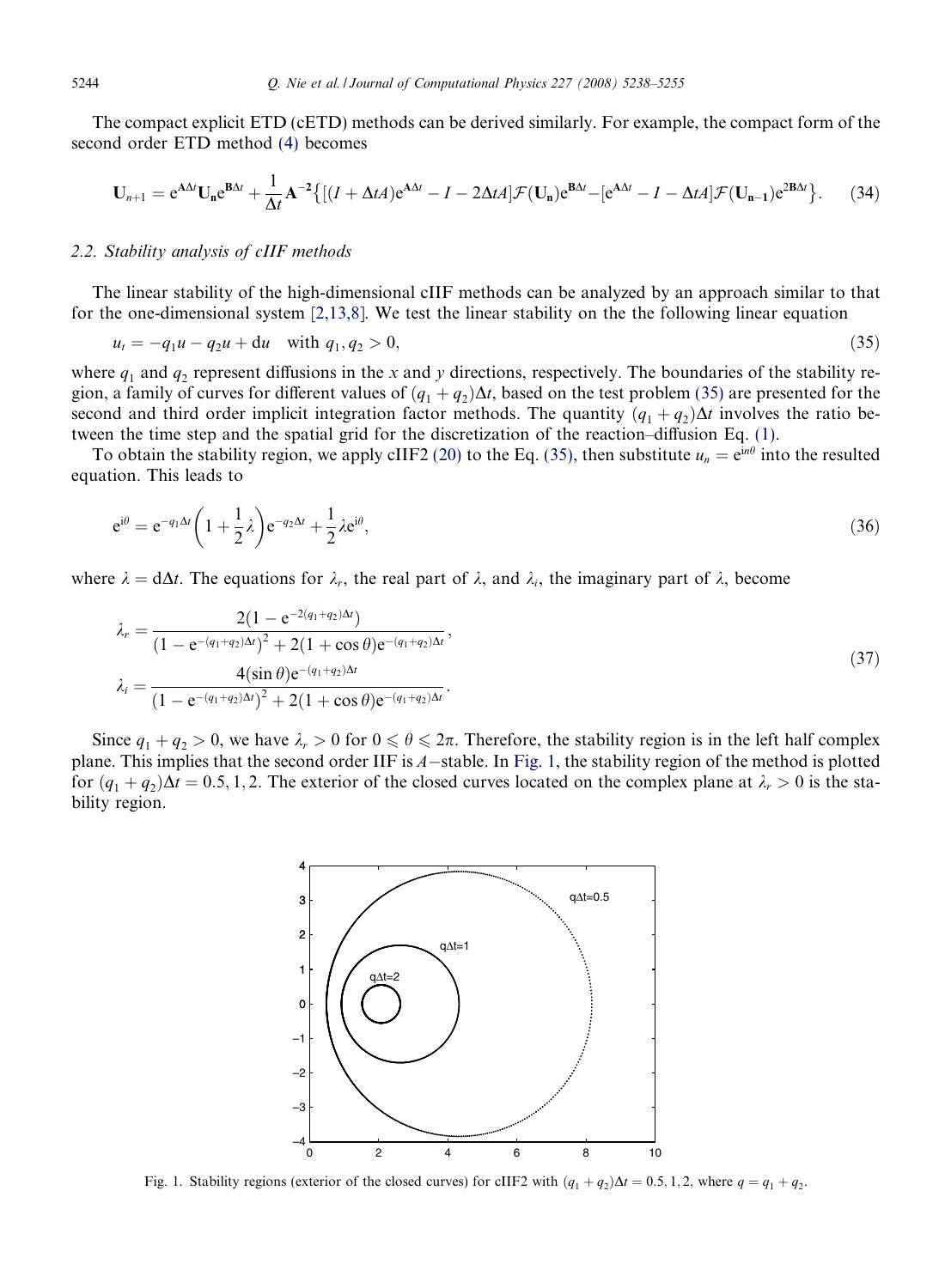<span id="page-7-0"></span>When  $q_1 + q_2 \rightarrow 0$ , the stability region will coincide with the domain  $\lambda_r < 0$ ; and when  $q_1 + q_2 \rightarrow \infty$ , the stability region becomes the entire complex plane excluding the point  $(2, 0)$ .

For the third order two-dimensional cIIF scheme:

$$
u_{n+1} = e^{A\Delta t}u_n e^{B\Delta t} + \Delta t \left(\frac{5}{12}\mathcal{F}(u_{n+1}) + \frac{2}{3}e^{A\Delta t}\mathcal{F}(u_n)e^{B\Delta t} - \frac{1}{12}e^{2A\Delta t}\mathcal{F}(u_{n-1})e^{2B\Delta t}\right).
$$
\n(38)

We can perform a similar analysis for the stability to obtain  $\lambda$ 

$$
\lambda = \frac{e^{i\theta} - e^{-(q_1 + q_2)\Delta t}}{12} \cdot \frac{e^{i\theta} - e^{-(q_1 + q_2)\Delta t}}{12} \cdot \frac{1}{12} e^{-2(q_1 + q_2)\Delta t - i\theta} \cdot (39)
$$

As seen in Fig. 2 for  $(q_1 + q_2)\Delta t = 0, 0.45, 0.5, 0.6, 1.0$ , the third order scheme is not A-stable. Similar to the one-dimensional case, the stability region sensitively depends on the value of  $(q_1 + q_2)\Delta t$ . The size of the region is an increasing function of  $(q_1 + q_2)\Delta t$ . For  $(q_1 + q_2)\Delta t < 0.54$ , the stability region is in the left half of the complex plan  $\lambda$  bounded by a closed curve. For  $(q_1 + q_2)\Delta t > 0.55$ , the stability region contains the entire left half plane and most of the right half plane. When  $q_1 + q_2 \rightarrow \infty$ , the stability region becomes the entire complex plane excluding one point on the real axis.

The stability analysis for cETD schemes is similar to the stability analysis of ETD [\[2,14,6,7,9\]](#page-16-0), and the stability analysis of cIIF presented above.

## 2.3. Three-dimensions

The compact representation of the Laplacian operator like [\(10\)](#page-3-0) for two-dimensional systems can be extended to higher dimensional systems. In this section, we present a derivation for a three-dimensional reaction–diffusion equation in a cube with no-flux boundary conditions:

$$
\begin{cases} \frac{\partial \mathbf{u}}{\partial t} = D\Delta u + \mathbf{F}(\mathbf{u}), & (x, y, z) \in \Omega = \{a_l < x < a_u, b_l < y < b_u, c_l < z < c_u\}; \\ \mathbf{n} \cdot \nabla u = 0, & (x, y, z) \in \partial \Omega \end{cases} \tag{40}
$$

where **n** is the unit outward normal direction of  $\partial\Omega$ .

Let  $N_x, N_y, N_z$  denote the number of spatial grid points in x, y, z-direction, respectively,  $h_x, h_y, h_z$  be the grid size, and  $u_{i,j,k}$  represents the approximate solution at the grid  $(x_i, y_j, z_k)$ . A second order central difference discretization on the Laplacian operator yields

$$
\frac{du_{i,j,k}}{dt} = D\left(\frac{u_{i+1,j,k} - 2u_{i,j,k} + u_{i-1,j,k}}{h_x^2} + \frac{u_{i,j-1,k} - 2u_{i,j,k} + u_{i,j+1,k}}{h_y^2} + \frac{u_{i,j,k-1} - 2u_{i,j,k} + u_{i,j,k+1}}{h_z^2}\right) + \mathcal{F}(u_{i,j,k}).
$$
 (41)



Fig. 2. Stability regions for the third order cIIF scheme with  $(q_1 + q_2)\Delta t = 0, 0.45, 0.5, 0.6, 1.0$ , where  $q = q_1 + q_2$ .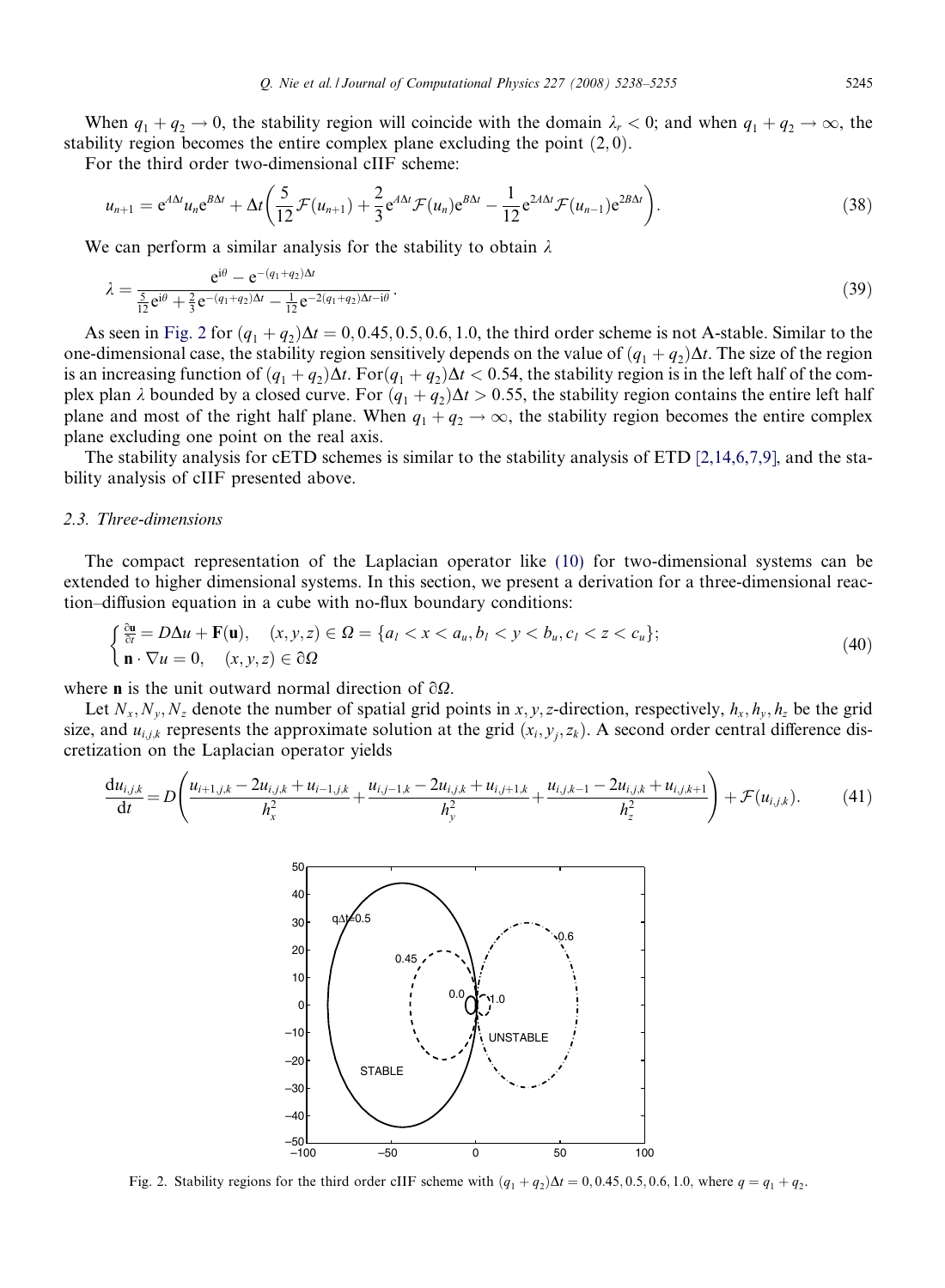<span id="page-8-0"></span>Define  $A_x = \frac{D}{h_x^2} A_{N_x \times N_x}$ ,  $A_y = \frac{D}{h_y^2} A_{N_y \times N_y}$ , and  $A_z = \frac{D}{h_z^2} A_{N_z \times N_z}$ , where  $A_{P\times P}=$  $-2$  2 0 0 0  $\cdots$  0  $1 \t -2 \t 1 \t 0 \t 0 \t \cdots \t 0$  $0 \t 1 \t -2 \t 1 \t 0 \t \cdots \t 0$ . . . . . . . . . . . . . . . . . . . . .  $0 \t 0 \t 0 \t 0 \t \cdots \t 2 \t -2$  $\overline{1}$  $\vert$  $\sqrt{2}$  $\Bigg\}$  $P\times$ P  $(42)$ 

Then [\(41\)](#page-7-0) has the following compact representation

$$
\mathbf{U}_{t} = \left( \sum_{l=1}^{N_{x}} (A_{x})_{i,l} u_{l,j,k} + \sum_{l=1}^{N_{y}} (A_{y})_{j,l} u_{i,l,k} + \sum_{l=1}^{N_{z}} (A_{z})_{k,l} u_{i,j,l} \right) + \mathcal{F}(\mathbf{U})
$$
\n(43)

where  $U = (u_{i,j,k})$  and  $\mathcal{F}(U) = (\mathcal{F}(u_{i,j,k}))$ . The three summation terms in (43) are similar to the two vector–matrix multiplications in the two-dimensional case in [\(10\).](#page-3-0) In addition to a left multiplication and a right multiplication in [\(10\)](#page-3-0), there is a 'middle' multiplication in (43).

Define an operator  $\mathcal{L}(t)$  by

$$
\mathcal{L}(t)\mathbf{U} = \left(\sum_{n=1}^{N_z} \sum_{m=1}^{N_y} \sum_{l=1}^{N_x} (e^{-A_z t})_{k,n} (e^{-A_y t})_{j,m} (e^{-A_x t})_{i,l} u_{l,m,n}\right).
$$
\n(44)

Taking derivatives of (44) yields

$$
\frac{d(\mathcal{L}(t)\mathbf{U})}{dt} = \mathcal{L}(t) \left( \mathbf{U}_t - \left( \sum_{l=1}^{N_x} (A_x)_{i,l} u_{l,j,k} + \sum_{l=1}^{N_y} (A_y)_{j,l} u_{i,l,k} + \sum_{l=1}^{N_z} (A_z)_{k,l} u_{i,j,l} \right) \right).
$$
(45)

Letting  $\mathcal{L}(t)$  act on both sides of (43), and using (45), we obtain

$$
\frac{\mathrm{d}(\mathcal{L}(t)\mathbf{U})}{\mathrm{d}t} = \mathcal{L}(t)\mathcal{F}(\mathbf{U}).
$$
\n(46)

Integrating (46) over one time step from  $t_n$  to  $t_{n+1}$ , and using a transformation  $s = t_n + \tau$  for the integration, we obtain

$$
\mathcal{L}(t_{n+1})\mathbf{U}_{n+1} = \mathcal{L}(t_n)\mathbf{U}_n + \mathcal{L}(t_n)\int_0^{\Delta t} \mathcal{L}(\tau)\mathcal{F}(\mathbf{U}(t_n+\tau))\,\mathrm{d}\tau.
$$
\n(47)

Applying  $\mathcal{L}(-t_{n+1})$  on both sides of (47) yields

$$
\mathbf{U}_{n+1} = \mathcal{L}(-\Delta t)\mathbf{U}_n + \mathcal{L}(-\Delta t)\bigg(\int_0^{\Delta t} \mathcal{G}(\tau) d\tau\bigg),\tag{48}
$$

where

$$
\mathcal{G}(\tau) = \mathcal{L}(\tau)\mathcal{F}(\mathbf{U}(t_n + \tau)). \tag{49}
$$

To derive (48), we've used two identities:

$$
\mathcal{L}(-rt)\mathcal{L}(rt)\mathbf{U} = \mathbf{U} \tag{50}
$$

and

$$
\mathcal{L}(-rt)\mathcal{L}(st)\mathbf{U} = \mathcal{L}((s-r)t)\mathbf{U}
$$
\n(51)

for any two scalars r and s. Both (50) and (51) can be easily proved based on the definition of  $\mathcal{L}$ .

Similar to the construction for the two-dimensional system, the approximation of  $\mathcal{G}(\tau)$  using a r – 1th order Lagrange polynomial results in a scheme with truncation error of rth order. Specifically, a second order approximation,

$$
\int_0^{\Delta t} \mathcal{G}(\tau) d\tau \approx \frac{\mathcal{F}(\mathbf{U}_n) + \mathcal{L}(\Delta t) \mathcal{F}(\mathbf{U}_{n+1})}{2} \Delta t,
$$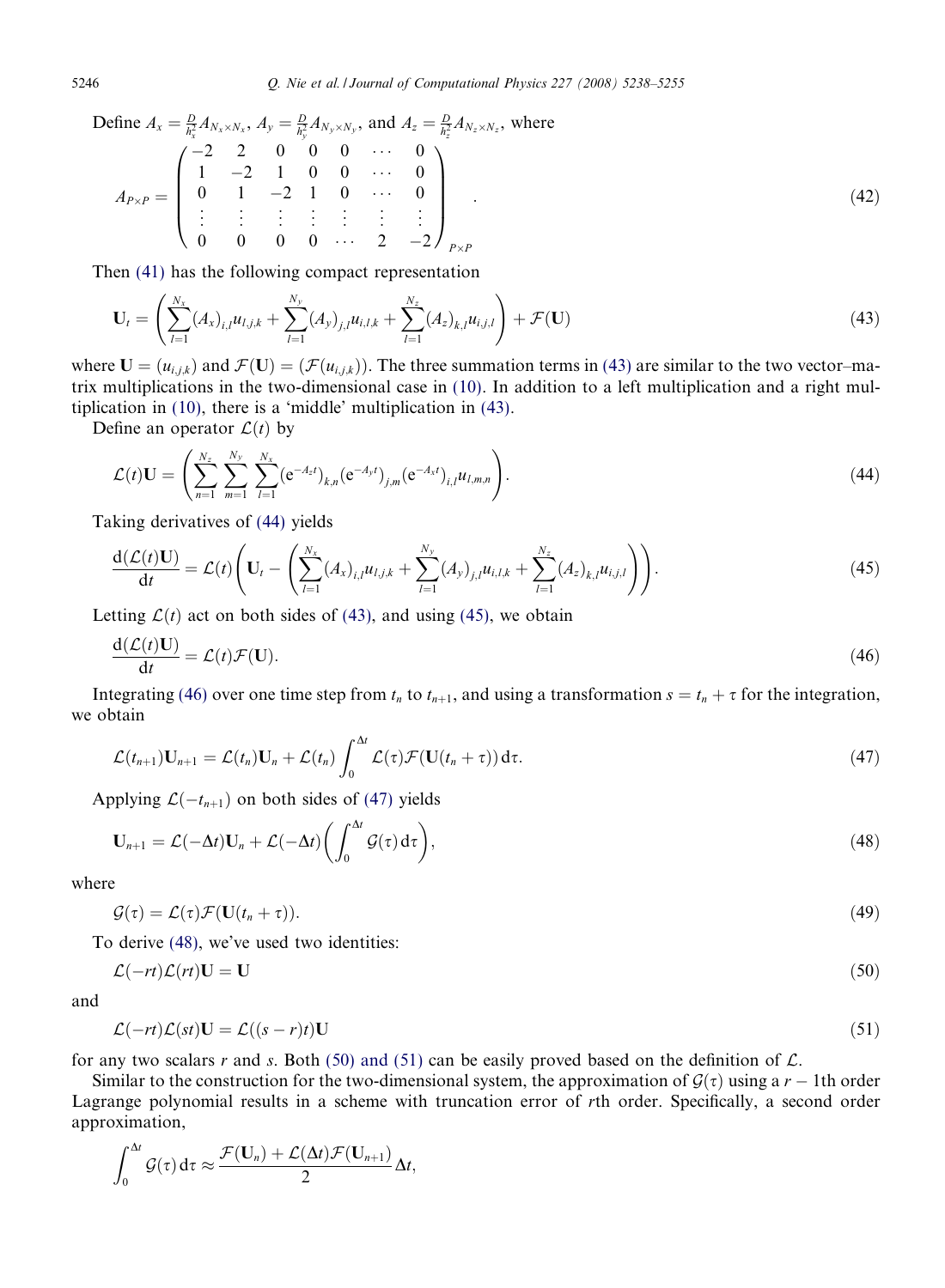leads to the second order IIF (cIIF2) method for a three-dimensional system:

$$
\mathbf{U}_{n+1} = \mathcal{L}(-\Delta t) \left( \mathbf{U}_n + \frac{\Delta t}{2} \mathcal{F}(\mathbf{U}_n) \right) + \frac{\Delta t}{2} \mathcal{F}(\mathbf{U}_{n+1}).
$$
\n(52)

The scheme (52) has a form similar to the one- and two-dimensional case. The evaluation of the nonlinear term  $\mathcal F$  at  $t_{n+1}$  is still local and decoupled from the global diffusion term such that a nonlinear system of the size of  $F$  needs to be solved at each spatial grid point.

To evaluate  $\mathcal{L}(-\Delta t)$  in (52), three square matrices  $e^{A_x \Delta t}$ ,  $e^{A_y \Delta t}$ , and  $e^{A_z \Delta t}$  have to be pre-calculated and stored. The size of the three matrices is  $N_x^2$ ,  $N_y^2$ , and  $N_z^2$ , respectively. The size of U is of order  $N_xN_yN_z$ . In a non-compact representation, the matrix which needs to be stored has a size of the order of  $N_x^2 N_y^2 N_z^2$ . Clearly, the storage requirement for the new approach is smaller by orders of magnitude. Even for moderate  $N_x$ ,  $N_y$  and  $N_z$ , the storage requirement for the non-compact representation usually becomes prohibitive even for computers with large memory, as seen in the numerical examples in Section [3](#page-10-0). In contrast, the new approach can easily handle the same system with even higher spatial resolutions.

In addition, the new approach takes considerably fewer CPU operations. The operation count for evaluating  $\mathcal{L}(-\Delta t)$ U is of the order of  $N_x^2N_yN_z + N_xN_y^2N_z + N_xN_yN_z^2$ . This is much smaller than  $N_x^2N_y^2N_z^2$ , the operation count for the corresponding matrix–vector multiplication in a non-compact representation. The savings in CPU and memory for the new approach are more significant as  $N_x, N_y, N_z$  becomes larger.

Remark. [\(43\)](#page-8-0) can be re-written in the following form

$$
\mathbf{U}_t = A_x \textcircled{x} \mathbf{U} + A_y \textcircled{y} \mathbf{U} + A_z \textcircled{z} \mathbf{U} + \mathcal{F}(\mathbf{U}) \tag{53}
$$

by defining three operators,

$$
(A_x \circledx \mathbf{U})_{i,j,k} = \sum_{l=1}^{N_x} (A_x)_{i,l} u_{l,j,k},
$$
\n(54)

$$
(A_{y} \mathcal{D} \mathbf{U})_{i,j,k} = \sum_{l=1}^{N_{y}} (A_{y})_{j,l} u_{i,l,k},
$$
\n(55)

and

$$
(A_z \otimes \mathbf{U})_{i,j,k} = \sum_{l=1}^{N_z} (A_z)_{k,l} u_{i,j,l}.
$$
 (56)

As a result, the Eq. [\(44\)](#page-8-0) for  $\mathcal{L}(t)$  becomes

$$
\mathcal{L}(t)\mathbf{U} = \mathbf{e}^{A_z \Delta t} \otimes \mathbf{e}^{A_y \Delta t} \otimes \mathbf{e}^{A_x \Delta t} \otimes \mathbf{U},\tag{57}
$$

and cIIF2 (52) becomes

$$
\mathbf{U}_{n+1} = e^{A_2 \Delta t} \otimes e^{A_3 \Delta t} \otimes e^{A_3 \Delta t} \otimes \left( \mathbf{U}_n + \frac{\Delta t}{2} \mathcal{F}(\mathbf{U}_n) \right) + \frac{\Delta t}{2} \mathcal{F}(\mathbf{U}_{n+1})
$$
\n(58)

which has a form similar to its two-dimensional counterpart [\(20\).](#page-4-0)

One can also easily obtain other types of cIF and cETD schemes similar to the two-dimensional case. For example, the second order implicit cETD takes the form:

$$
\mathbf{U}_{n+1} = \mathcal{L}(-\Delta t)\mathbf{U}_n + \frac{1}{\Delta t} \{ \left[ A_x^{-2} (I - e^{A_x \Delta t}) + \Delta t A_x^{-1} e^{A_x \Delta t} \right] \widehat{\otimes} e^{A_y \Delta t} \widehat{\otimes} e^{A_z \Delta t} \widehat{\otimes} \mathcal{F}(\mathbf{U}_n) + \left[ A_x^{-2} (e^{A_x \Delta t} - I) - \Delta t A_x^{-1} \right] \widehat{\otimes} \mathcal{F}(\mathbf{U}_{n+1}) \},
$$
\n
$$
(59)
$$

and the second order explicit cETD takes the form:

$$
\mathbf{U}_{n+1} = \mathcal{L}(-\Delta t)\mathbf{U}_n + \frac{1}{\Delta t} \left\{ \left[ A_x^{-2} \left( (I + \Delta t A_x) e^{A_x \Delta t} - I - 2 \Delta t A_x \right) \right] \circledcirc e^{A_y \Delta t} \circledcirc e^{A_z \Delta t} \otimes \mathcal{F}(\mathbf{U}_n) - \left[ A_x^{-2} (e^{A_x \Delta t} - I - \Delta t A_x) \right] \circledcirc e^{2A_y \Delta t} \circledcirc e^{2A_z \Delta t} \otimes \mathcal{F}(\mathbf{U}_{n-1}) \right\}.
$$
\n
$$
(60)
$$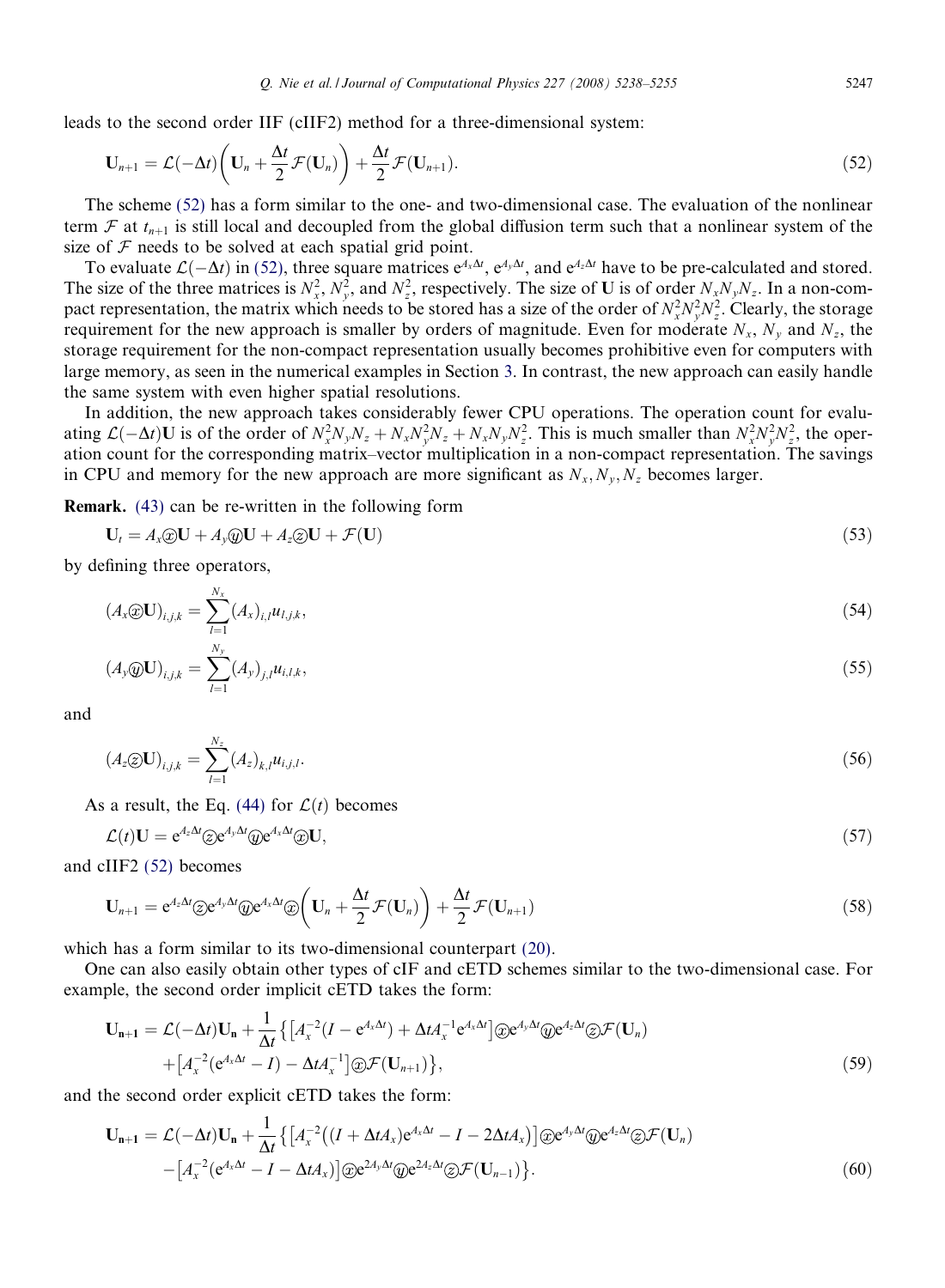# <span id="page-10-0"></span>3. Numerical simulations

To study the efficiency and accuracy of the new approach for the IF methods, we will implement and test the second order implicit integration factor method using the new approach (cIIF2). We will compare it with IIF2 [\[8\]](#page-16-0) and with a regular second order Runge–Kutta method (RK2). In addition to testing them on linear systems in two- and three-dimensions, we will also demonstrate the efficiency of cIIF2 by applying it to two reaction–diffusion systems arising from models in developmental and cell biology.

In the calculation, the exponential of the square matrix is computed using a scaling and squaring algorithm with a Pade approximation as implemented in "expm" of Matlab similar to the one dimensional case [\[8\].](#page-16-0)

Because the matrix exponentials depend only on the spatial grid size, the time step, and diffusion coefficients, during the entire temporal updating they only need to be calculated once initially for a fixed numerical resolution. The local nonlinear systems resulting from IIF2 and cIIF2 are solved using a fixed point iteration procedure similar to that used in the one-dimensional case [\[8\].](#page-16-0)

## 3.1. Tests on simple systems

#### 3.1.1. A linear problem in two-dimensions

We consider a linear reaction–diffusion equation

$$
\begin{cases} \frac{\partial u}{\partial t} = 0.2 \left( \frac{\partial^2 u}{\partial x^2} + \frac{\partial^2 u}{\partial y^2} \right) + 0.1u, \quad (x, y) \in \Omega = \{ 0 < x < 2\pi, 0 < y < 2\pi \};\\ \frac{\partial u}{\partial x} (0, y, t) = \frac{\partial u}{\partial x} (2\pi, y, t) = 0;\\ u(x, 0, t) = u(x, 2\pi, t) = 0;\\ u(x, y, 0) = \cos(x) + \sin(y). \end{cases} \tag{61}
$$

The exact solution of the system is

$$
u(x, y, t) = e^{-0.1t} (\cos(x) + \sin(y)).
$$
\n(62)

Because of the simple structure of the cIIF2 scheme, it can be easily implemented using MATLAB. The simulation is carried up to  $t = 1$  at which the  $L^{\infty}$  difference between the numerical solution and the exact solution is measured. For the convenience of comparison between IIF2 and cIIF3, we also set  $h_x = h_y$  for this case.

As seen in Table 3, the IIF2 method on a workstation with 1GB-RMB runs out of memory when  $N = 80$ because IIF2 needs to store matrices with a size of  $N^2 \times N^2$ . In contrast, cIIF2 implemented on the same machine can handle much larger N. For smaller N such as  $N = 40$ , although the machine has enough memory for IIF2, it needs almost 2000 times more CPU time to achieve the same accuracy as cIIF2. On the other hand, RK2 can run because of its small memory requirement, but its stability constraint  $(\Delta t$  must be proportional to  $h_x^2$ ) demands a much smaller time step, and consequently results in more CPU time than cIIF2 for the same accuracy. Overall, cIIF2 is more efficient than both IIF2 and RK2.

# 3.1.2. A linear problem in three-dimensions

In three-dimensions, we consider a similar system

$$
\begin{cases} \frac{\partial u}{\partial t} = d\Delta u + au, & (x, y, z) \in \Omega, \\ \mathbf{n} \cdot \nabla u = 0 & (x, y, z) \in \partial\Omega, \end{cases}
$$

 $\mathbf{n} \cdot \nabla u = 0$   $(x, y, z) \in \partial \Omega,$  $(63)$ 

Table 3 Error, order of accuracy, and CPU time for cIIF2, IIF2, and RK2 for a two-dimensional case

|                  | cIIF2, $\Delta t = h_r/2$ |       |        | IIF2, $\Delta t = h_r/2$ | RK2, $\Delta t = h_x^2$  |                                                                           |                       |       |        |
|------------------|---------------------------|-------|--------|--------------------------|--------------------------|---------------------------------------------------------------------------|-----------------------|-------|--------|
| $N \times N$     | $L^{\infty}$ error        | Order | CPU(s) | $L^{\infty}$ error       | Order                    | CPU(s)                                                                    | $L^{\infty}$ error    | Order | CPU(s) |
| $40 \times 40$   | $5.65 \times 10^{-4}$     |       | 0.08   | $5.65 \times 10^{-4}$    | $\overline{\phantom{0}}$ | 142.47                                                                    | $5.65 \times 10^{-4}$ | -     | 0.03   |
| $80 \times 80$   | $1.56 \times 10^{-4}$     | 1.86  | 0.15   | Out of memory            | $\overline{\phantom{m}}$ | $\overline{\phantom{m}}$                                                  | $1.55 \times 10^{-4}$ | 1.86  | 0.27   |
| $160 \times 160$ | $4.16 \times 10^{-5}$     | 1.91  | 1.02   | Out of memory            | $\overline{\phantom{m}}$ | $\overline{\phantom{m}}$                                                  | $4.16 \times 10^{-5}$ | 1.91  | 7.43   |
| $320 \times 320$ | $1.09 \times 10^{-5}$     | 1.93  | 33.54  | Out of memory            | $\overline{\phantom{m}}$ | $\hspace{1.0cm} \rule{1.5cm}{0.15cm} \hspace{1.0cm} \rule{1.5cm}{0.15cm}$ | $1.09 \times 10^{-5}$ | 1.93  | 210.62 |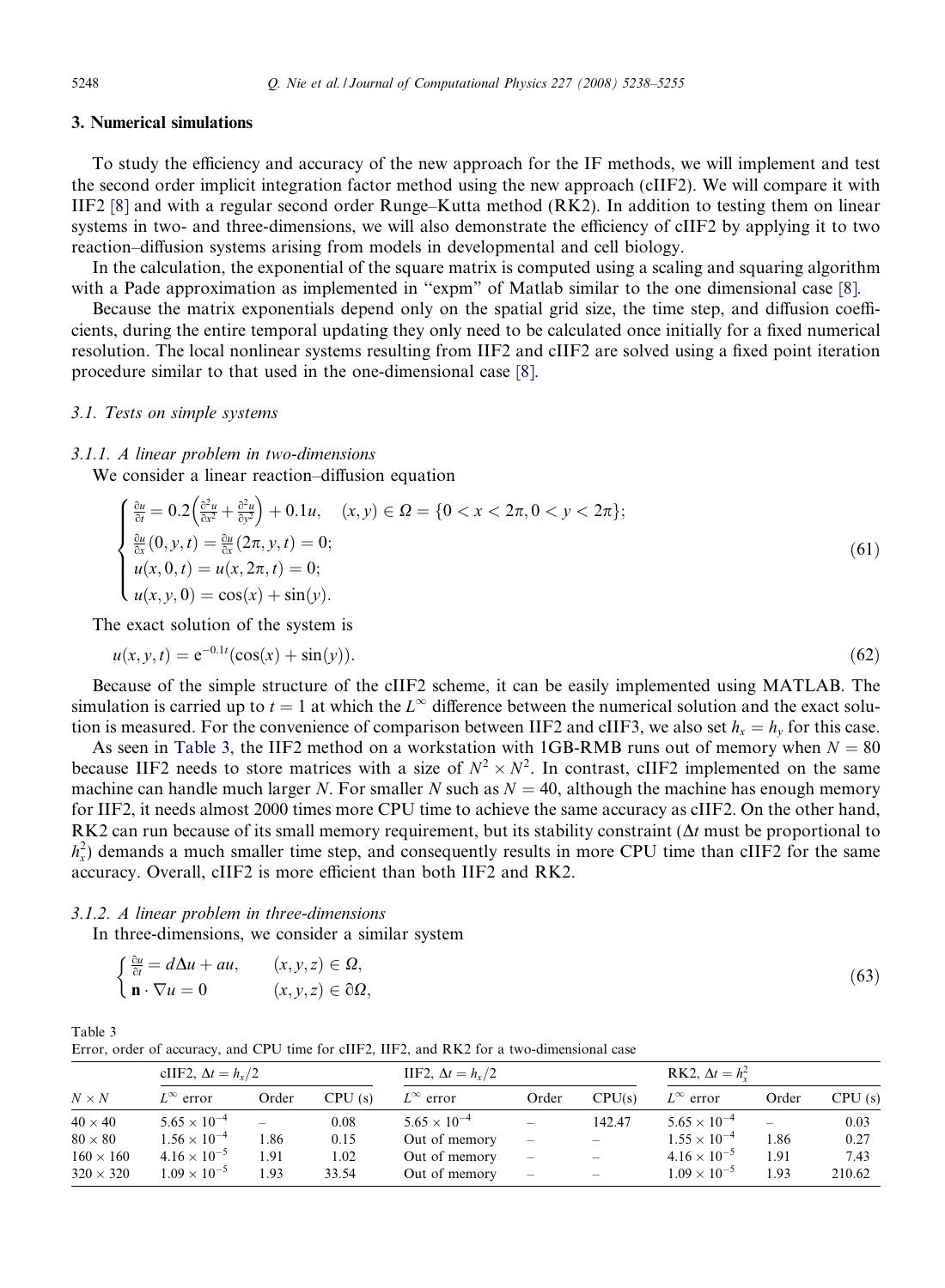where  $\Omega = \{0 < x < \pi, 0 < y < \pi, 0 < z < \pi\}$ , **n** is outward normal of  $\partial\Omega$ , and  $d = 0.2$ ,  $a = 0.1$ . The exact solution of [\(63\)](#page-10-0) has a form similar to [\(62\)](#page-10-0). The initial condition in the simulations is taken from the exact solu-tion of [\(63\)](#page-10-0) at  $t = 0$ . The computation is carried up to  $t = 2$  at which the error is measured. We also chose  $h_x = h_y = h_z$  for convenience of comparisons with other methods.

Similar to the two-dimensional case, the machine quickly runs out of memory for the IIF2 in three-dimensions when  $N > 15$ . For three dimensional systems, the required memory for IIF2 is so large that IIF2 is practically impossible to handle any moderate spatial resolutions.

When cIIF2 is compared to RK2 which needs much less memory, cIIF2 shows superiority in CPU times as seen in Table 4. As expected, RK2 does not converge if  $\Delta t$  is set to the same value as used in cIIF2 for most values of N. Because of the sever stability constraint on  $\Delta t$ , RK2 requires a much smaller time-step and becomes more expensive. As shown in Table 4, cIIF2 requires less CPU time than RK2 but achieves the same accuracy.

## 3.2. Applications to two models in biology

Many models in developmental and cell biology take the form of reaction–diffusion Eq. [\(1\)](#page-1-0). In such systems, the rate constants in biochemical reactions in F usually vary by more than five orders of magnitude. As demonstrated in one-dimensional systems [\[8\]](#page-16-0), a standard IF, ETD or RK method is not efficient, and the implicit integration factor method (IIF) is much more desirable for such applications with stiff reactions. In this section, we apply cIIF2 to two different models for the study of embryonic patterning and cell signaling, one in two-dimensions and one in three-dimensions.

# 3.2.1. A two-dimensional model for dorsal-ventral patterning

For proper functioning of tissues, organs and embryos, each cell is required to differentiate appropriately for its position. Positional information that instructs cells about their prospective fate is often conveyed by concentration gradients of morphogens bound to cell signaling receptors. Morphogens are signaling molecules that, when bound to cell receptors, assign different cell fates at different concentrations [\[15,16\].](#page-16-0) This role of morphogens has been the prevailing thought in tissue patterning for over half a century; but only recently have there been sufficient experimental data and adequate modeling for us to begin to understand how various morphogens interact and patterns emerge [\[17–19\]](#page-16-0).

One example is the dorsal-ventral patterning in Drosophila embryos, a well-known regulatory system involving several zygotic genes. Among them, decapentaplegic (Dpp)promotes dorsal cell fates such as amnioserosa and inhibits development of the ventral central nervous system; and another gene Sog promotes central nervous system development. In this system, Dpp is produced only in the dorsal region while Sog is produced only in the ventral region. For the wild-type, the Dpp activity has a sharp peak around the mid-line of the dorsal with the presence of its ''inhibitor" Sog. Intriguingly, mutation of Sog results in a loss of ventral structure as expected, but, in addition, the amnioserosa is reduced as well. It appears that the Dpp antagonist, Sog, is required for maximal Dpp signaling [\[20–23\].](#page-16-0) In [\[24–26\],](#page-16-0) simulations and analysis for a simplified one-dimensional dynamic Dpp–Sog model were carried out along with experimental studies. The robustness and temporal dynamics of the morphogens were investigated under various genetic mutations [\[24–26\]](#page-16-0).

Recently, motivated by experimental study of over-expression of the receptors along the anterior-posterior axis of the embryo [\[26\]](#page-16-0), a two-dimensional model was developed [\[27\]](#page-16-0) to examine the Dpp activities outside the

| Table 4 |                                                                                       |  |
|---------|---------------------------------------------------------------------------------------|--|
|         | Error, order of accuracy, and CPU time for cIIF2 and RK2 for a three-dimensional case |  |

|                          | cIIF2, $\Delta t = h_r/3$ |                          |        | RK2, $\Delta t = h_r/3$ |                   |                          | RK2, $\Delta t = h_x^2/3$ |       |        |
|--------------------------|---------------------------|--------------------------|--------|-------------------------|-------------------|--------------------------|---------------------------|-------|--------|
| $N \times N$             | $L^{\infty}$ error        | Order                    | CPU(s) | $L^{\infty}$ error      | Order             | CPU(s)                   | $L^{\infty}$ error        | Order | CPU(s) |
| $10 \times 10 \times 10$ | $8.07 \times 10^{-3}$     | $\overline{\phantom{a}}$ | 0.0    | $8.07 \times 10^{-3}$   |                   | 0.0                      | $8.07 \times 10^{-3}$     | -     | 0.0    |
| $20 \times 20 \times 20$ | $2.02 \times 10^{-3}$     | 2.0                      | 0.08   | NC.                     |                   | $\overline{\phantom{0}}$ | $2.02 \times 10^{-3}$     | 2.0   | 0.18   |
| $40 \times 40 \times 40$ | $5.05 \times 10^{-4}$     | 2.0                      | 2.18   | NC.                     | $\hspace{0.05cm}$ | $\qquad \qquad$          | $5.05 \times 10^{-4}$     | 2.0   | 6.85   |
| $80 \times 80 \times 80$ | $1.26 \times 10^{-4}$     | 2.0                      | 126.56 | NC                      | -                 | $\hspace{0.05cm}$        | $1.26 \times 10^{-4}$     | 2.0   | 293.4  |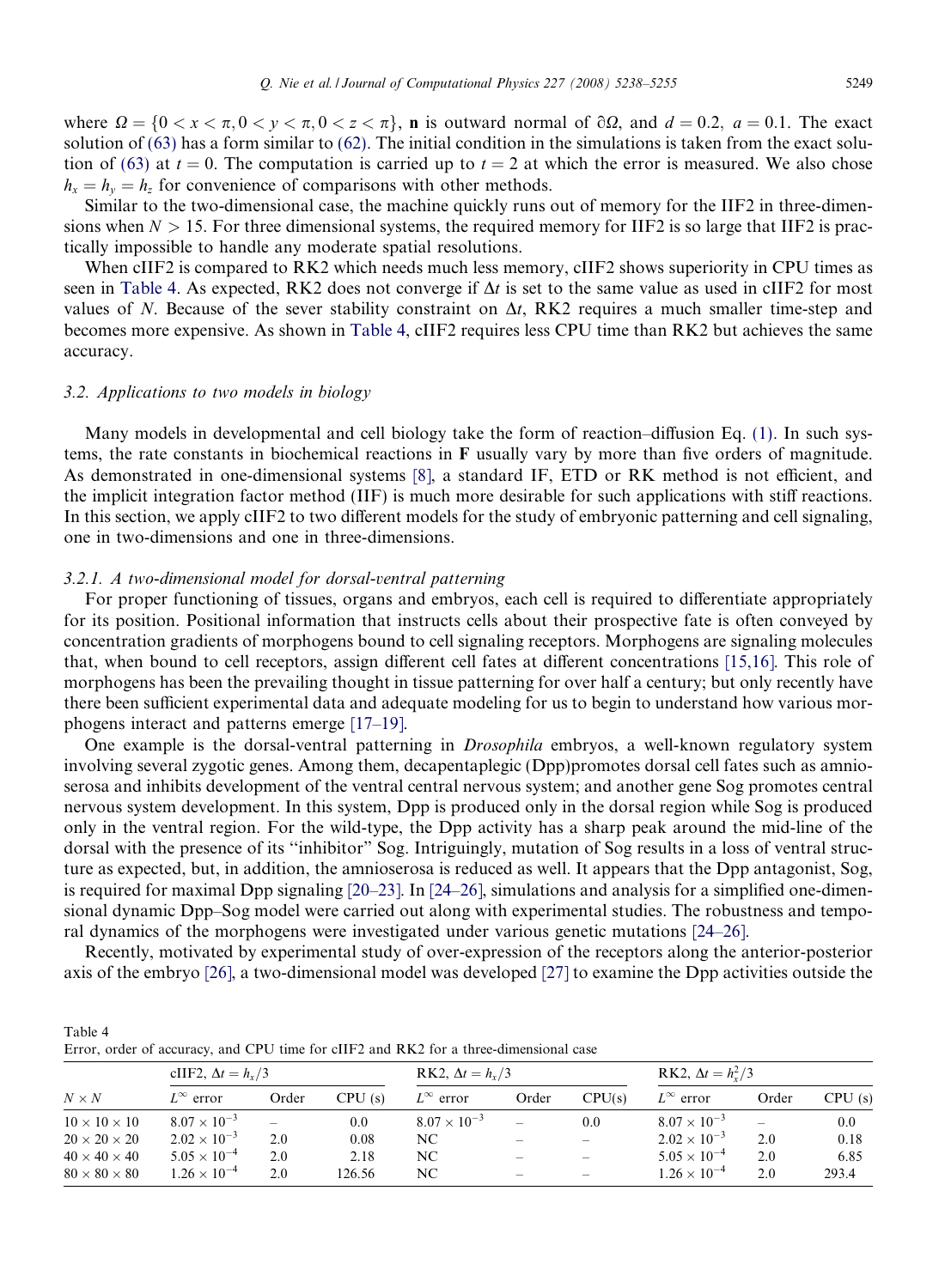<span id="page-12-0"></span>area of elevated receptors in a Drosophila embryo. In this paper, we apply the cIIF2 to obtain accurate numerical solutions for this two-dimensional system [\[27\]](#page-16-0).

Let  $[L], [S], [LS], [LR]$  denote the concentration of Dpp, Sog, Dpp–Sog complexes, and Dpp–receptor complex, respectively. In the model formulated in [\[25,27\],](#page-16-0) the dynamics of the Dpp–Sog system is governed by the following reaction diffusion equations:

$$
\frac{\partial [L]}{\partial T} = D_L \left( \frac{\partial^2 [L]}{\partial X^2} + \frac{\partial^2 [L]}{\partial Y^2} \right) - k_{on}[L](R(X, Y) - [LR]) + k_{off}[LR] \n- j_{on}[L][S] + (j_{off} + \tau j_{deg})[LS] + V_L(X, Y) \n\frac{\partial [LR]}{\partial T} = k_{on}[L](R(X, Y) - [LR]) - (k_{off} + k_{deg})[LR] \n\frac{\partial [LS]}{\partial T} = D_{LS} \left( \frac{\partial^2 [LS]}{\partial X^2} + \frac{\partial^2 [LS]}{\partial Y^2} \right) + j_{on}[L][S] - (j_{off} + j_{deg})[LS] \n\frac{\partial [S]}{\partial T} = D_S \left( \frac{\partial^2 [S]}{\partial X^2} + \frac{\partial^2 [S]}{\partial Y^2} \right) - j_{on}[L][S] + j_{off}[LS] + V_S(X, Y)
$$
\n(64)

in the domain  $0 < X < X_{\text{max}}$ ,  $0 < Y < Y_{\text{max}}$ , where

$$
R(X,Y) = \begin{cases} R_h, & X \leqslant X_h, \\ R_0, & X > X_h. \end{cases} \tag{65}
$$

$$
V_L(X,Y) = \begin{cases} v_L, & Y < \frac{1}{2}Y_{\text{max}}, \\ 0, & Y \geqslant \frac{1}{2}Y_{\text{max}}. \end{cases}
$$
 (66)

$$
V_S(X,Y) = \begin{cases} 0, & Y < \frac{1}{2}Y_{\text{max}}, \\ v_S, & Y \geq \frac{1}{2}Y_{\text{max}}. \end{cases}
$$
(67)

The boundary conditions for [L], [LS], and [S] are no-flux at  $X = 0$  and  $X = X_{\text{max}}$ , and periodic at  $Y = 0$  and  $Y = Y_{\text{max}}$ .  $R(X, Y)$  is the concentration of the initially available receptor in space;  $X = X_h$  is the boundary between the two regions with different level of receptors;  $V_L(X, Y)$  and  $V_S(X, Y)$  are the production rates for Dpp and Sog, respectively;  $D_L$ ,  $D_{LS}$ ,  $D_S$  are diffusion coefficients;  $\tau$  is the cleavage rate for Sog; and other coefficients are on, off and degradation rate constants for the corresponding bio-chemical reactions.

The initial concentrations of all morphogen molecules are zeros. Both  $X_{\text{max}}$  and  $Y_{\text{max}}$  are taken to be 0:055 cm, based on the Drosophila embryo size at its appropriate developmental stage [\[26\].](#page-16-0)

To study the performance and convergence of cIIF2, we list in Table 5 the error, order of accuracy and CPU time for simulations using cIIF2 to solve (64) for the set of parameters presented in [Fig. 3](#page-13-0) without the receptor over-expression. In this case, the spatial resolution is fixed as  $N = 40$  in both directions. The error at  $\Delta t$  is measured as a difference between this solution,  $u_{\Delta t}$ , and the solution  $u_{2\Delta t}$  for time step size  $2\Delta t$  at  $T = 10$ , i.e.,

$$
E_{\Delta t} = ||u_{\Delta t} - u_{2\Delta t}||_{L^{\infty}}.
$$
\n(68)

The cIIF2 clearly shows a second order of accuracy in time as expected. As demonstrated in [Table 3](#page-10-0), the IIF2 for this case will be much slower than cIIF2 for small N, and it runs out of memory for  $N > 40$ .

Next we study the over-expression experiments in [\[26\]](#page-16-0) by setting  $R_h = 9 \mu M$  in the region  $0 < X < X_h$ 0:02 cm [\[26\].](#page-16-0) The concentrations of Dpp, Dpp–receptor, Dpp–Sog and Sog are plotted in [Fig. 3.](#page-13-0) It is worth

| $\Delta t$             | $E_{\Delta t}$        | Order | CPU(s) |  |
|------------------------|-----------------------|-------|--------|--|
| $1.375 \times 10^{-3}$ | $1.76 \times 10^{-8}$ |       | 7.54   |  |
| $6.875 \times 10^{-4}$ | $4.40 \times 10^{-9}$ | 2.00  | 15.08  |  |
| $3.438 \times 10^{-4}$ | $1.10 \times 10^{-9}$ | 2.00  | 30.20  |  |

Error, order of accuracy, and CPU time for cIIF2 applied to a two-dimensional system

Table 5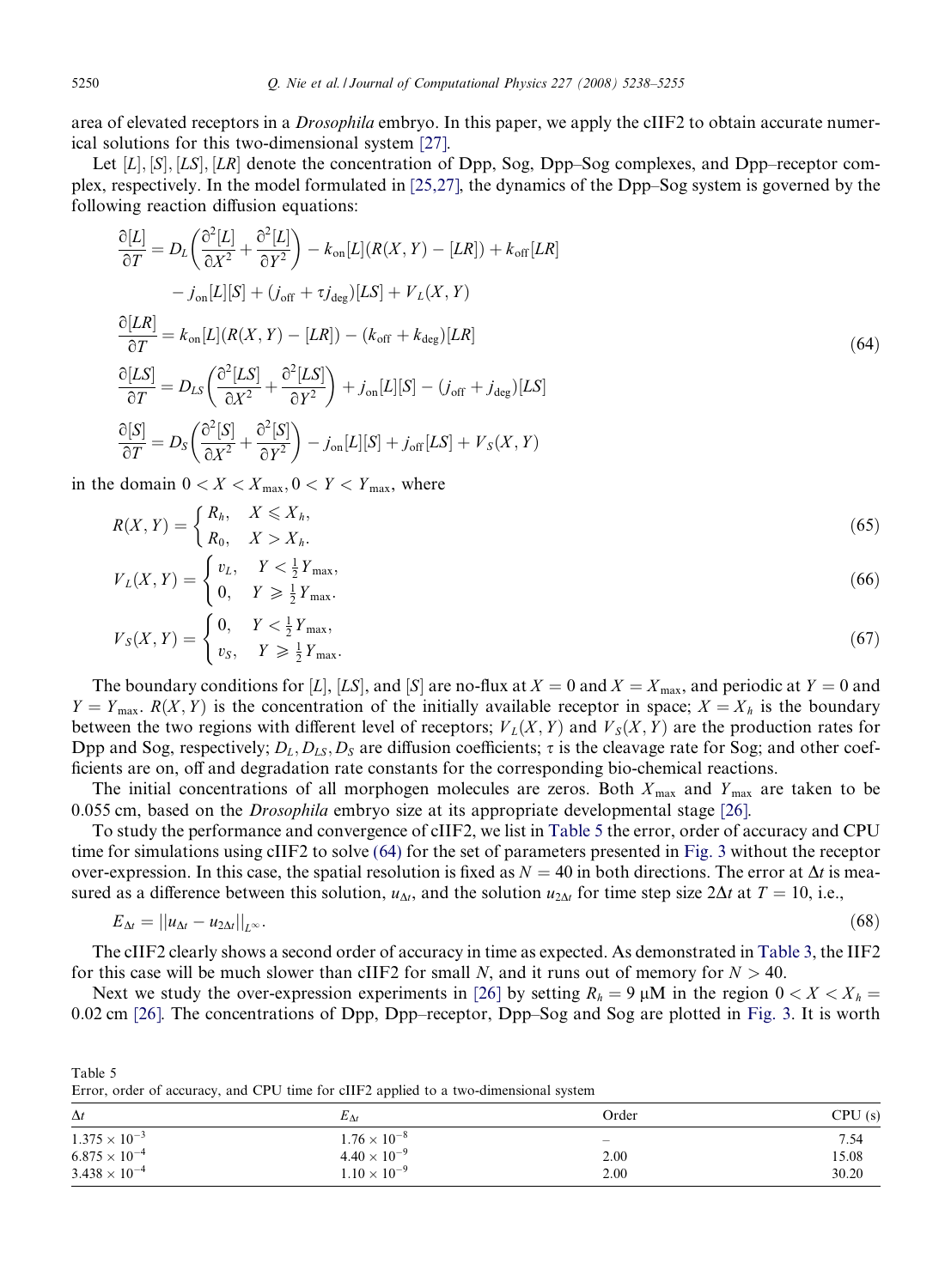<span id="page-13-0"></span>

Fig. 3. Concentrations of [L], [LR], [LS], [S] at  $T = 7200$  s for the two-dimensional Dpp–Sog system [\(64\)](#page-12-0) when receptors are over-expressed.  $\Delta t = h_x = h_y = 0.001375$  in the simulation. Parameters are  $D_L = D_{LS} = D_S = 85 \text{ }\mu\text{m}^2 \text{ s}^{-1}; v_L = 1 \text{ }\text{nM s}^{-1}; v_S = 80 \text{ }\text{nM s}^{-1}; k_{on} = 1 \text{ }\text{mV s}^{-1}$  $0.4 \mu$ M<sup>-1</sup> s<sup>-1</sup>;  $k_{off} = 4 \times 10^{-6}$  s<sup>-1</sup>;  $k_{deg} = 5 \times 10^{-4}$  s<sup>-1</sup>;  $j_{on} = 95 \mu$ M<sup>-1</sup> s<sup>-1</sup>;  $j_{off} = 4 \times 10^{-6}$  s<sup>-1</sup>;  $j_{deg} = 0.54$  s<sup>-1</sup>;  $\tau = 1$ ;  $R_0 = 3 \mu$ M.

of noting that in the simulations the over-expression of receptor induces a local boost of Dpp–receptor activities near the boundary of two different concentration regions of receptors, similar to the experimental observations [\[26\]](#page-16-0). This two-dimensional spatial effect was not modeled in the previous study [\[26\]](#page-16-0). A more systematic study on the receptor over-expression will be reported in [\[27\]](#page-16-0).

# 3.2.2. A three-dimensional model for intra-cellular signaling

When a hormone or growth factor binds to a cell-surface receptor, a cascade of proteins inside the cell relays the signal to specific intra-cellular targets. A class of proteins referred to as scaffolds are thought to play many important roles during this process [\[28–30\].](#page-16-0) Scaffold usually binds dynamically to two or more consecutively-acting components of a signaling cascade. Experimental work suggests that scaffolds may promote signal transmission by tethering consecutively acting kinases near each other [\[31,32\]](#page-16-0). However, it has also been experimentally observed that some scaffold inhibit signaling when over-expressed [\[33–35\]](#page-17-0). In support of these observations, computations of non-spatial models have demonstrated that scaffold proteins may either enhance or suppress signaling, depending on the concentration of scaffold. In [\[36\],](#page-17-0) a model of generic, spatially localized scaffold protein was developed for one and two spatial dimensions, and the model indicated that a scaffold protein could boost signaling locally (in and near the region where it was localized) while simultaneously suppressing signaling at a distance.

In this paper, we present simulations for the set of reaction–diffusion equations formulated in [\[36\]](#page-17-0) that describes a spatially localized scaffold and freely diffusing products and reactants in three dimensions. The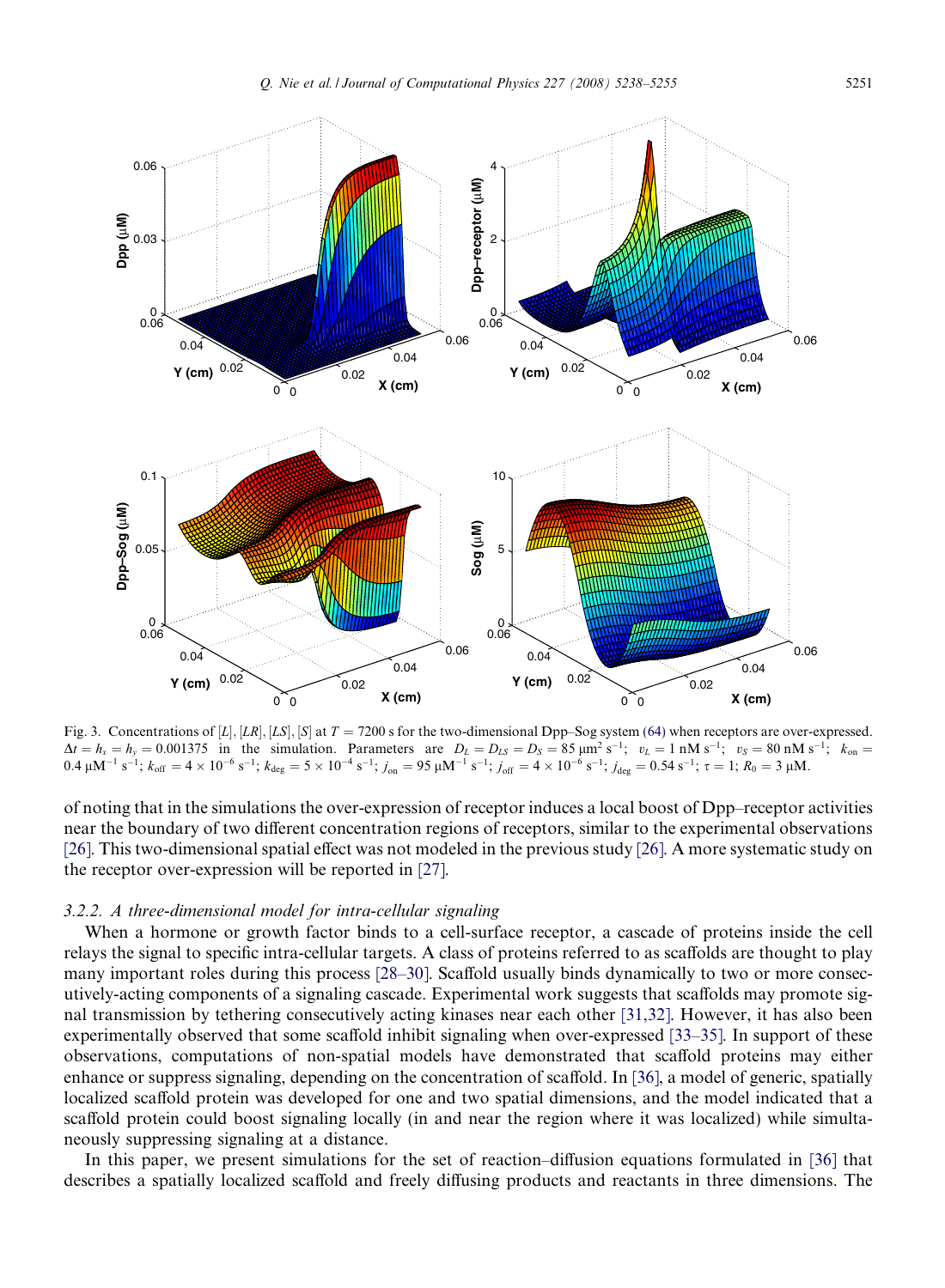model contains a scaffold protein  $(S)$ , which can bind to two other proteins  $(A \text{ and } B)$ . In the absence of the scaffold protein, A and B can bind directly to each other. In the presence of the scaffold protein  $S$ , first A binds to S, forming AS. Next B binds to AS forming ASB. Finally, A and B bind to each other on the scaffold and an  $AB$  complex is released. The symmetrical path, where  $B$  binds to the scaffold before  $A$ , is also available. Denote [ ] as the concentration of the proteins, the mass reaction equations with diffusion take the form,

$$
\frac{d[S]}{dt} = -j_{on}([A][S] + [B][S]) + j_{off}([AS] + [BS]) + j_{con}[ABS],
$$
\n
$$
\frac{d[AS]}{dt} = j_{on}([A][S] - [AS][B]) - j_{off}([AS] - [ABS]),
$$
\n
$$
\frac{d[BS]}{dt} = j_{on}([B][S] - [BS][A]) - j_{off}([BS] - [ABS]),
$$
\n
$$
\frac{d[ABS]}{dt} = j_{on}([AS][B] + [BS][A]) - (2j_{off} + j_{con})[ABS],
$$
\n
$$
\frac{d[A]}{dt} = D\Delta[A] - k_{on}[A][B] + k_{off}[AB] - j_{on}([A][S] + [BS][A]) + j_{off}([AS] + [ABS]),
$$
\n
$$
\frac{d[B]}{dt} = D\Delta[B] - k_{on}[A][B] + k_{off}[AB] - j_{on}([B][S] + [AS][B]) + j_{off}([BS] + [ABS]),
$$
\n
$$
\frac{d[AB]}{dt} = D\Delta[AB] + k_{on}[A][B] - k_{off}[AB] + j_{con}[ABS].
$$
\n(14.10)

In the system (69), D is the diffusion constant;  $k_{on}$ ,  $k_{off}$  are the on and off rates for the off-scaffold reactions,  $j_{\text{on}}, j_{\text{off}}, j_{\text{con}}$  are the rate constants for the on-scaffold reactions. The system (69) holds in the cell:  $\Omega = \{0 \le x \le 0\}$  $10 \ \mu \text{m}, 0 \leq y \leq 10 \ \mu \text{m}, 0 \leq z \leq 10 \ \mu \text{m}$ , with no-flux boundary conditions for  $A, B, AB$ .

First, we test the convergence of cIIF2 when it is applied to the system (69). In this simulation, the initial concentrations of A and B are set at  $1 \mu M$ , and they are uniformly distributed throughout the cell. And the scaffolds initially are localized in part of the cell:  $4 \mu m \leq x^2 + y^2 + z^2 \leq 9 \mu m$ , with  $[S] = 50 \mu M$  in this region. The diffusion and rate constants are chosen to be  $D = 1 \mu m^2 s^{-1}$ ,  $k_{on} = 0.1 (\mu M s)^{-1}$ ,  $k_{off} = 0.3 s^{-1}$ ,  $j_{on} =$  $1 (\mu Ms)^{-1}$ ,  $j_{off} = 0.005 s^{-1}$ , and  $j_{con} = 0.1 (\mu Ms)^{-1}$ . In Table 6, the error and order of accuracy are estimated at  $T = 1$  second using a spatial resolution  $N = 40$  in three-directions. As expected, the cIIF2 converges in second order in time, and it has excellent efficiency. And for the IIF, the machine runs out of memory for this spatial resolution:  $N = 40$ .

Next, we present a case study on the effect of scaffolds in [Fig. 4.](#page-15-0) Due to the symmetry of chemical reaction pathways between  $A$  and  $B$ , we only need to show four different products. In this simulation, the initial distribution of each protein and the scaffold are the same as in Table 6. The concentration of each component is represented using density of dots: more dots represent more proteins.

Compared to the case without scaffolds but with other reaction rates being the same, the desired product AB, in the case of [Fig. 4,](#page-15-0) is more concentrated in the region where scaffolds are initially distributed, and it is suppressing away from the scaffold region in the meantime. This unevenly distributed  $AB$  results from an intimate interaction between reactions and diffusions. It is similar to the corresponding one- or two-dimensional systems studied in [\[36\],](#page-17-0) in which a detailed analysis has been carried out on the condition under which the boost and the suppressing of AB simultaneously occur. Although the qualitative features of the system remain the same in different spatial dimensions, we have observed the expected quantitative differences arising in these systems.

|  | Error, order of accuracy, and CPU time for cIIF2 applied to a three-dimensional system |  |  |  |  |  |  |
|--|----------------------------------------------------------------------------------------|--|--|--|--|--|--|
|  |                                                                                        |  |  |  |  |  |  |
|  |                                                                                        |  |  |  |  |  |  |

| $\Delta t$            | $E_{\Delta t}$        | Order                    | CPU(s) |
|-----------------------|-----------------------|--------------------------|--------|
| $2.5 \times 10^{-2}$  | $2.09 \times 10^{-4}$ | $\overline{\phantom{a}}$ | 18.91  |
| $1.25 \times 10^{-2}$ | $5.24 \times 10^{-5}$ | 2.0                      | 37.64  |
| $6.25 \times 10^{-3}$ | $1.32 \times 10^{-5}$ | 1.99                     | 75.37  |

Table 6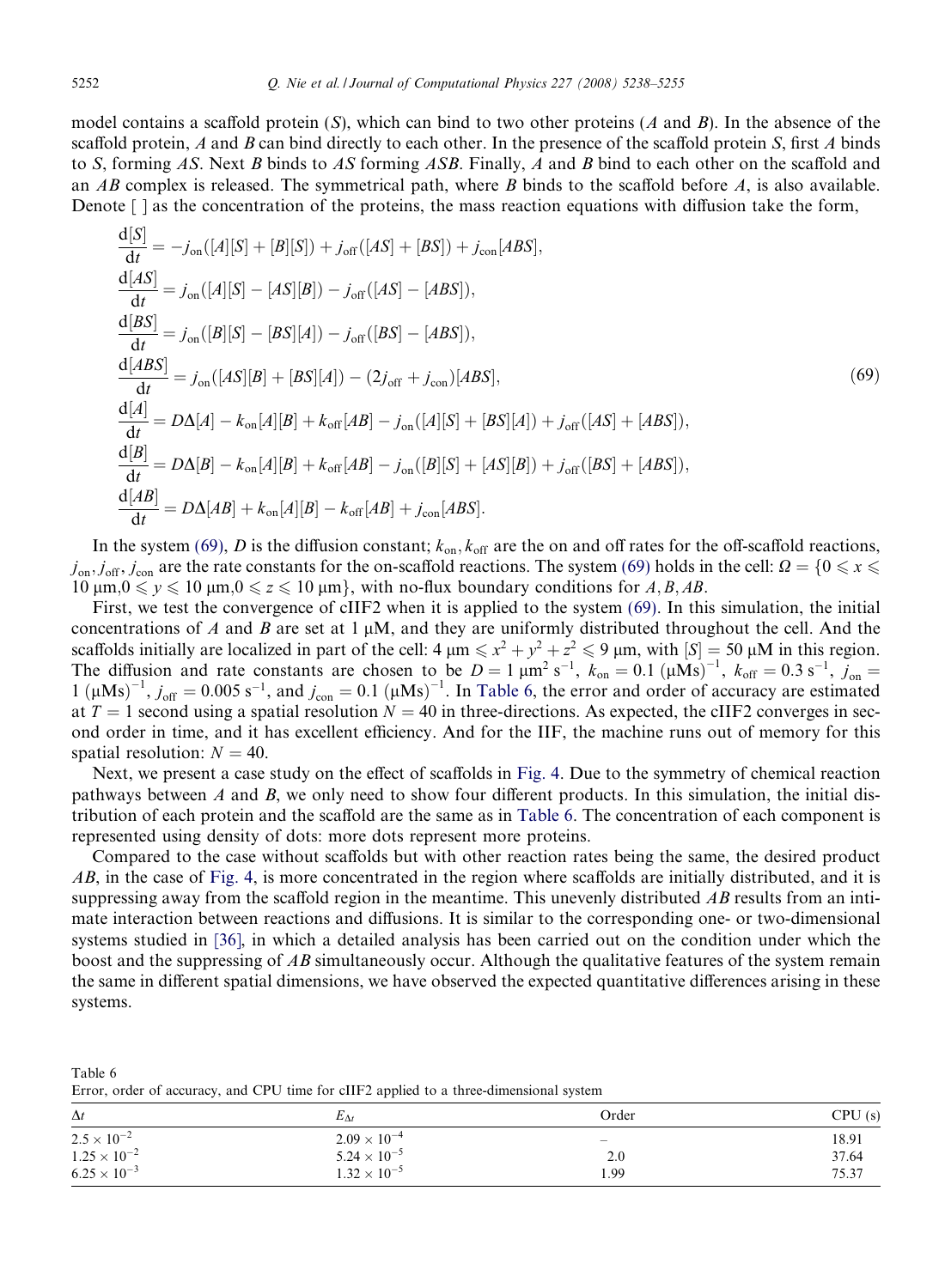<span id="page-15-0"></span>

Fig. 4. Concentrations for A, B, AB and ABS at  $T = 10$  s. The dot density represents the level of concentrations. The parameters are  $D = 1 \mu m^2 s^{-1}$ ,  $k_{on} = 0.1 (\mu M s)^{-1}$ ,  $k_{off} = 0.3 s^{-1}$ ,  $j_{on} = 100 (\mu M s)^{-1}$ ,  $j_{off} = 0.05 s^{-1}$ ,  $j_{con} = 0.1 s^{-1}$ .

#### 4. Conclusions and discussions

In integration factor (IF) and exponential time differencing (ETD) methods, the linear operator with the highest order spatial derivatives in the differential equation is treated exactly in time discretization. This temporal integration involving exponentials of the differential operator leads to unconditional stability associated with that term; however, the computational cost resulting from the approximation usually is very expensive for systems with general boundary conditions, and often it becomes prohibitive in two- or three-dimensions.

In this paper, we introduced a compact representation of the linear differential operator in two- and threedimensions. Such a representation in IF and ETD methods reduces the computational cost significantly in both storage and CPUs, and it makes IF and ETD in two- and three-dimensions efficient and attractive methods. We analyzed and implemented such an approach for an implicit integration factor (IIF) method for stiff reaction–diffusion equations. The new compact IIF (cIIF) preserves the stability property of the IIF; and our direct simulations on linear and nonlinear systems in both two- and three-dimensions demonstrated that cIIF is much more efficient than the IIF.

Although we only implemented the new compact approach for reaction–diffusion equations, this technique may be applied to other type of systems, such as equations involving higher order derivatives. Also, the tensorlike representation of the linear differential operators presented in the remark of Section [2.3](#page-7-0) can easily be extended to systems in dimensions higher than three. In addition, its excellent stability condition (assuring unconditional linear stability with respect to both diffusions and reactions) along with its compact structure and CPU efficiency make cIIF particularly suitable and useful for spatially adaptive methods. Currently, we are incorporating cIIF with AMR (Adaptive Mesh Refinement) in two- and three-dimensions, and good performance has been observed [\[37\]](#page-17-0).

## Acknowledgment

The research work was partially supported by the NSF DMS-0511169 Grant, the NIH/NSF initiative on Mathematical Biology through Grants R01GM57309 and R01GM67247 from the National Institute of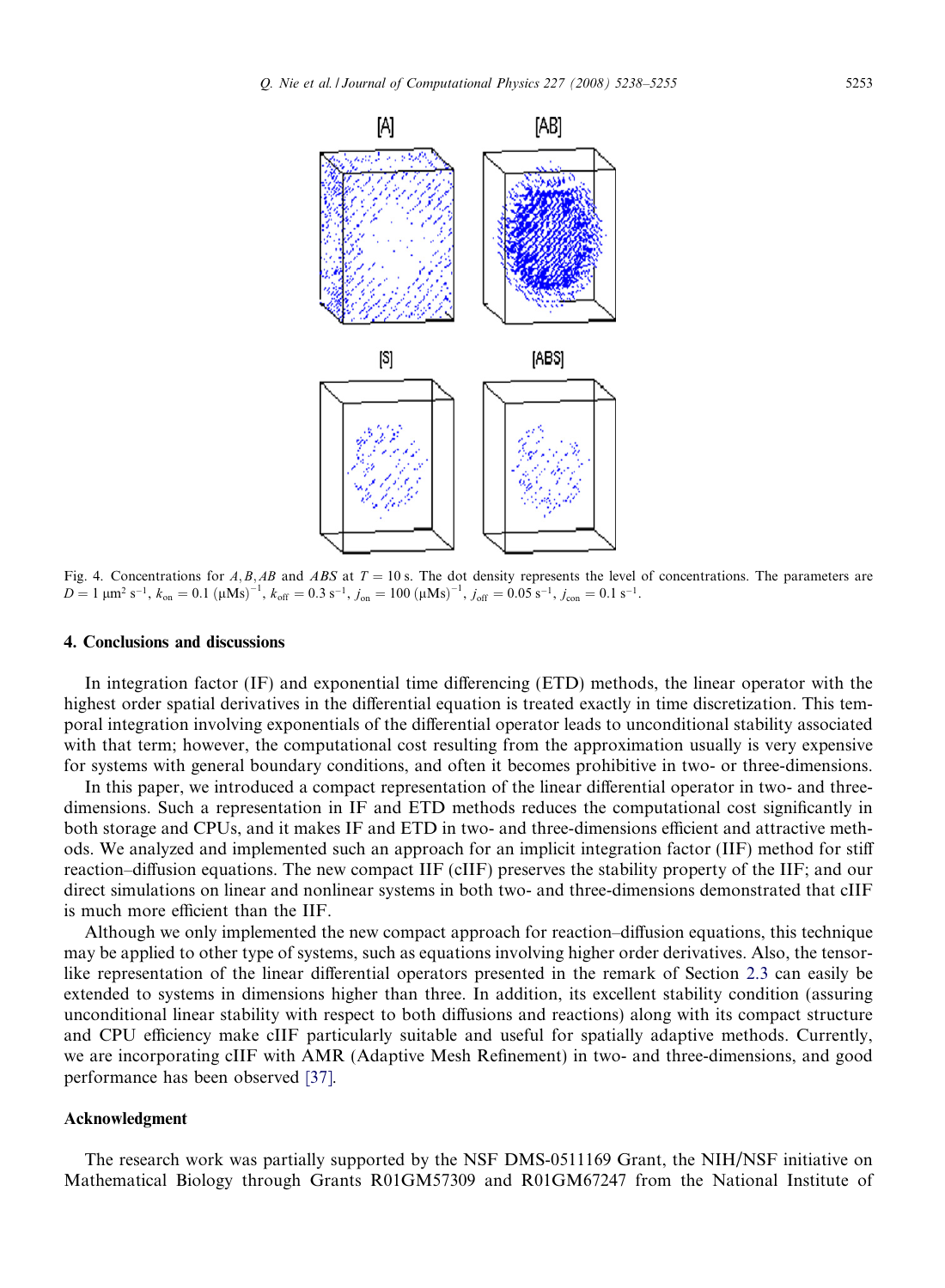<span id="page-16-0"></span>General Medical Sciences, and the NIH P50GM76516 Grant. We also appreciate very much the referee's several valuable suggestions which helped to improve our original manuscript.

# References

- [1] T.Y. Hou, J.S. Lowengrub, M.J. Shelley, Removing the stiffness from interfacial flows with surface tension, Journal of Computational Physics 114 (1994) 312.
- [2] G. Beylkin, J.M. Keiser, L. Vozovoi, A new class of time discretization schemes for the solution of nonlinear PDEs, Journal of Computational Physics 147 (1998) 362–387.
- [3] P.H. Leo, J.S. Lowengrub, Q. Nie, Microstructural evolution in orthotropic elastic media, Journal of Computational Physics 157 (2000) 44–88.
- [4] H.J. Jou, P.H. Leo, J.S. Lowengrub, Microstructural evolution in inhomogeneous elastic media, Journal of Computational Physics 131 (1997) 109.
- [5] A.-K. Kassam, L.N. Trefethen, Fourth-order time stepping for stiff PDEs, SIAM Journal on Scientific Computing 26 (2005) 1214– 1233.
- [6] Q. Du, W. Zhu, Stability analysis and applications of the exponential time differencing schemes, Journal of Computational Mathematics 22 (2004) 200.
- [7] Q. Du, W. Zhu, Analysis and applications of the exponential time differencing schemes and their contour integration modifications, BIT, Numerische Mathematik 45 (2005) 307–328.
- [8] Q. Nie, Y.-T. Zhang, R. Zhao, Efficient semi-implicit schemes for stiff systems, Journal of Computational Physics 214 (2006) 521–537.
- [9] S.M. Cox, P.C. Matthews, Exponential time differencing for stiff systems, Journal of Computational Physics 176 (2002) 430–455.
- [10] F.Y.M. Wan, An in-core finite difference method for separable boundary value problems on a rectangle, Studies in Applied Mathematics 52 (1973) 103–113.
- [11] R.A. Friesner, L.S. Tuckerman, B.C. Dornblaser, T.V. Russo, A method for exponential propagation of large systems of stiff nonlinear differential equations, Journal of Scientific Computing 4 (1989) 327–354.
- [12] W.S. Edwards, L.S. Tuckerman, R.A. Friesner, D.C. Sorensen, Krylov methods for the incompressible Navier–Stokes equations, Journal of Computational Physics 110 (1994) 82–102.
- [13] G.E. Karniadakis, M. Israeli, S.A. Orszag, High order splitting methods for the incompressible Navier–Stokes equations, Journal of Computational Physics 97 (1991) 414.
- [14] G. Beylkin, J.M. Keiser, On the adaptive numerical solution of nonlinear partial differential equations in wavelet bases, Journal of Computational Physics 132 (1997) 233–259.
- [15] A.A. Teleman, M. Strigini, S.M. Cohen, Shaping morphogen gradients, Cell 105 (2001) 559–562.
- [16] L. Wolpert, R. Beddington, J. Brockes, T. Jessel, P. Lawrence, E. Meyerowitz, Principles of Development, Oxford University press, 2002.
- [17] J.B. Gurdon, P.Y. Bourillot, Morphogen gradient interpretation, Nature 413 (2001) 797–803.
- [18] A. Lander, Q. Nie, F. Wan, Do morphogen gradients arise by diffusion? Developmental Cell 2 (2002) 785–796.
- [19] A. Lander, Q. Nie, F. Wan, Spatially distributed morphogen production and morphogen gradient formation, Mathematical Biosciences and Engineering 2 (2005) 239–262.
- [20] H.L. Ashe, M. Levine, Local inhibition and long-range enhancement of Dpp signal transduction by Sog, Nature 398 (1999) 427–431.
- [21] E. Bier, A unity of opposites, Nature 398 (1999) 375–376.
- [22] M. Oelgeschlager, J. Larrain, D. Geissert, E.M. Roberts, The evolutionarily conserved bmp-binding protein twisted gastrulation promotes bmp signaling, Nature 405 (2000) 757–762.
- [23] J.J. Ross, O. Shimmi, P. Vilmos, A. Petryk, H. Kim, K. Gaudenz, S. Hermanson, S.C. Ekker, M.B. O'Connor, J.L. Marsh, Twisted gastrulation is a conserved extracellular BMP antagonist, Nature 410 (2001) 479–483.
- [24] J. Kao, Q. Nie, A. Teng, F.Y.M. Wan, A.D. Lander, J.L. Marsh, Can morphogen activity be enhanced by its inhibitors? in: Proceedings of the 2nd MIT Conference on Computational Mechanics, 2003, pp. 1729–1733.
- [25] Y. Lou, Q. Nie, F. Wan, Effects of Sog on Dpp–receptor binding, SIAM Journal on Applied Mathematics 65 (2005) 1748–1771.
- [26] C. Mizutant, Q. Nie, F. Wan, Y.-T. Zhang, P. Vilmos, E. Bier, L. Marsh, A. Lander, Formation of the bmp activity gradient in the drosophila embryo, Developmental Cell 8 (6) (2005) 915–924.
- [27] A. Lander, Q. Nie, F. Wan, Y.-T. Zhang, Localized over-expression of Dpp receptors in a Drosophila embryo, Preprint, 2007.
- [28] A.J. Whitmarsh, R.J. Davis, Structural organization of MAP-kinase signaling modules by Scaffold proteins in yeast and mammals, Trends in Biochemical Sciences 23 (1998) 481–485.
- [29] D.K. Morrison, R.J. Davis, Regulation of MAP kinase signaling modules by Scaffold proteins in mammals, Annual Review of Cell and Developmental Biology 19 (2003) 91–118.
- [30] W. Wong, J.D. Scott, AKAP signaling complexes: focal points in space and time, Nature Reviews Molecular Cell Biology 5 (2004) 959–970.
- [31] S.H. Park, A. Zarrinpar, W.A. Lim, Rewiring MAP kinase pathways using alternative Scaffold assembly mechanisms, Science 299 (2003) 1061–1064.
- [32] K. Harris, R.E. Lamson, B. Nelson, T.R. Hughes, M.J. Marton, C.J. Roberts, C. Boone, P.M. Pryciak, Role of scaffolds in MAP kinase pathway specificity revealed by custom design of pathway-dedicated signaling proteins, Current Biology 11 (2001) 1815–1824.